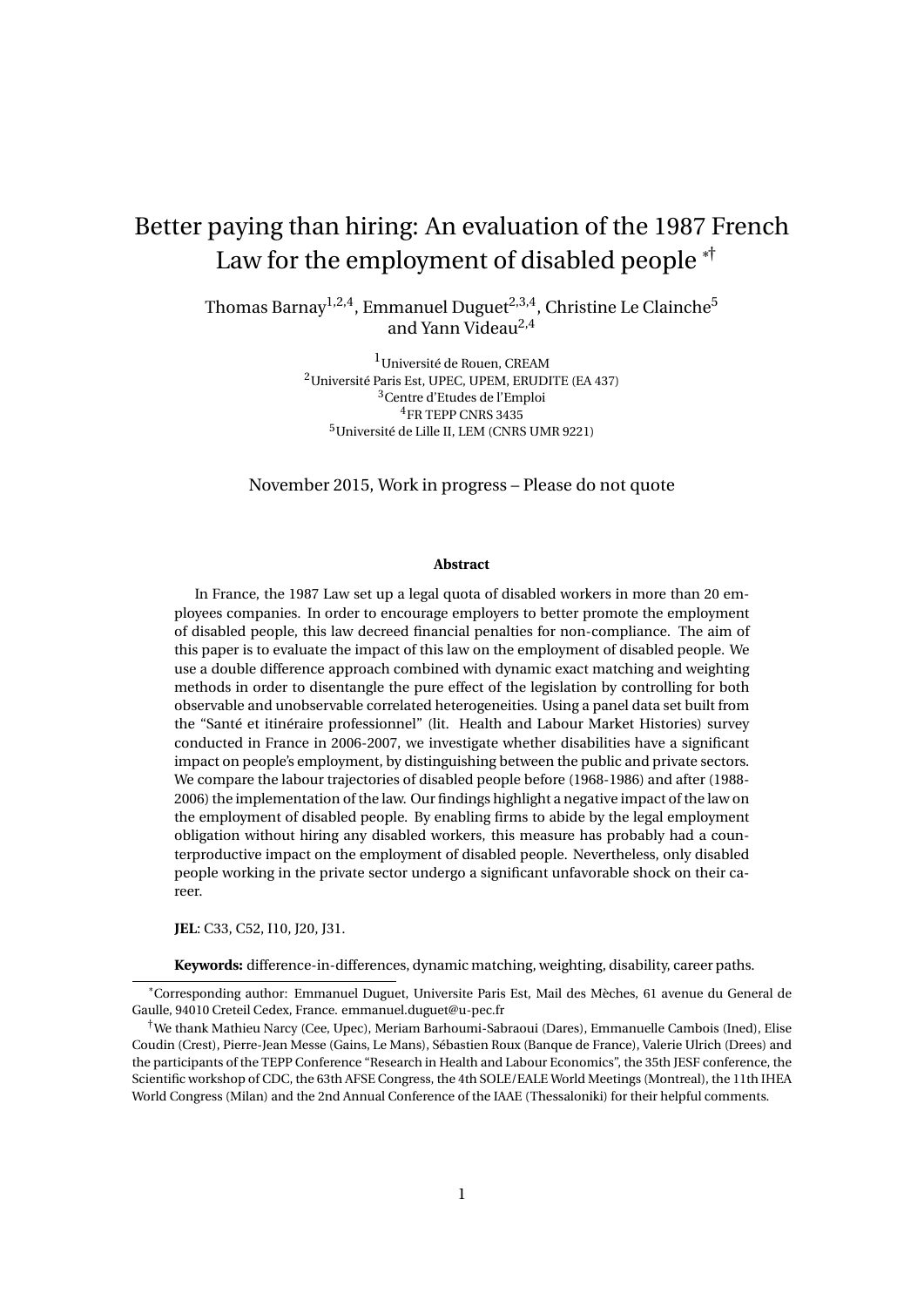### **1 Introduction**

The aim of this paper is to evaluate the impact of the law of July 10th 1987 on the employment of disabled people. It concerns workers both in the private sector, which is directly concerned by the economic incentives implemented by the law, and in the public sector.<sup>[1](#page-1-0)</sup>. In a wide range of EU countries, public policies using a combination of quotas and taxes to increase the employment rate of disabled workers, were adopted (OECD, 2003). Yet, in each country, quotas are different according to the size of the financial penalty, the types of employment subsidies and the characteristics of the social welfare system. Moreover, quotas can also vary depending on the type of employer (and thus the tax base). In Italy, for instance, contrary to Spain and Belgium, a mix of quota and huge financial penalties has been implemented. In Germany, the employment obligation, set up at the beginning of the twentieth century, has consisted in the implementation of quotas (5% both for the public and private sectors since the 1974 Law), and represents the main component of the policy promoting the integration of disabled workers in the labour market. In the UK, the Disabled Persons Employment Act of 1944 introduced a quota system of 3% for companies employing over 20 employees, joint with protective measures against dismissal of disabled people and a policy of reserved jobs for disabled persons. As in Germany, the law was little applied and, in 1995, a new law implementing the principle of non discrimination against disabled people has taken place (the Disability Discrimination Act or DDA). This DDA, which has inspired the French law of 2005, forbids employers in establishments over 20 employees to treat differently workers on the grounds of disability without any justified reasons. This law notably implies that employers have to set up the necessary arrangements that promote employment for disabled individuals (for instance, changes in working conditions, job adaptation...). In addition, specific discriminations are justified in case of high level of physical or mental skills required in specific jobs (such as firemen, policemen...). Finally, the State implements technical standards to improve access to facilities and public services for disabled people and displays a high level of information to parents and students to facilitate access to education for disabled persons. $^2.$  $^2.$  $^2.$  In France, the implementation of a quota system of disabled workers (expressed as a percentage of total employment) combined with financial penalties in case of non-compliance can influence the labour demand of both disabled and non-disabled workers. Indeed, employers are likely to adopt strategic hiring behaviours to cope with quotas and escape fines. In this study, we focus on the French law of 1987. This law promoted the employment of people with disabilities, which has been extended with the 2005 Law. It imposed hiring quota for disabled people in direct relation with the legal obligation of employment of disabled workers (the French OETH). The 1987 Disability Employment Act targeted both part-time and full-time jobs and applied to all establishments, whatever public or private, employing at least 20 employees. It fixed a hiring quota of 6% of disabled workers in total employment $^3$  $^3$ . In practice, only private establishments were concerned by the obligation to administratively report the number of job filled by disabled people eligible to the OETH and, thus, had to pay financial penalties to the French institution dealing with the professional insertion of disabled people in the private sector (the AGEFIPH) when they did not reach the quota.

<span id="page-1-0"></span> $1$ We assume that the law may create potential positive externalities by fostering public employers to mimic the hiring behaviour of private employers even if they are not subject to such economic incentives

<span id="page-1-1"></span><sup>&</sup>lt;sup>2</sup>See Demuijnck et al. 2005 for a comparison of policies promoting employment to disabled people in different EU countries.

<span id="page-1-2"></span> $3$ Let's notice that the scalability of the device was progressive, from 3% in 1988 to 4% in 1989 and finally 6% in 1991.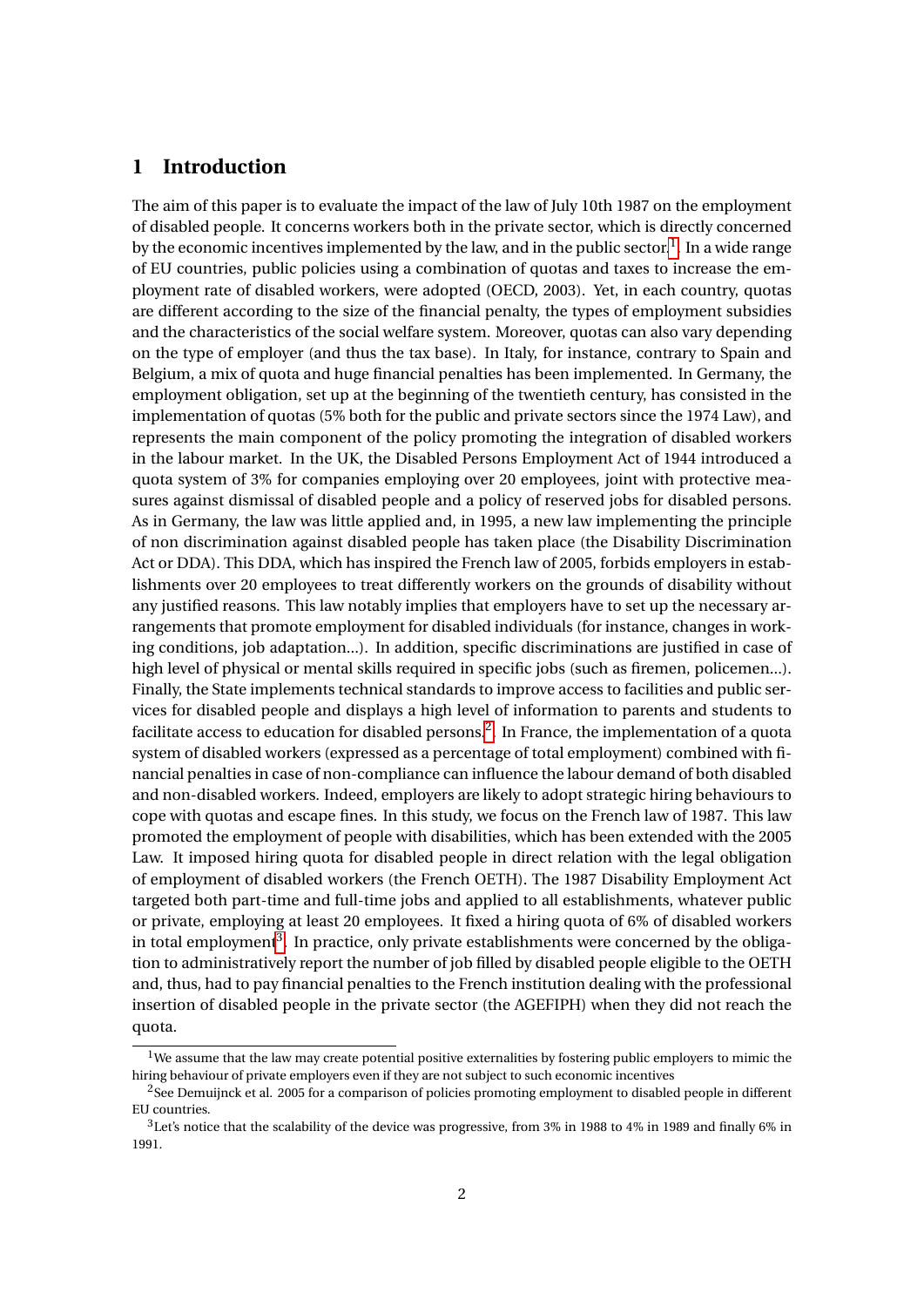According to the law, employers can meet the legal employment obligation (OETH) through different ways: either by direct or indirect employment of disabled workers (as partnership contracts with institutions specialised in sheltered employment for disabled people or providing training placement for disabled people) or by paying a financial contribution in proportion to the gap between the current employment rate and the quota of 6%. Disabled people are defined in regards to their eligibility to the legal employment obligation (OETH) and to the administrative recognition by the relevant institution (the disabled people's rights and autonomy commission - CDAPH), including beneficiaries of disability pension and victims of work injuries or professional diseases.

Some papers attempt to evaluate policies promoting the employment of disabled people (recruitment or job retention). Labour market supply side policies tend to focus on the limitation of threshold effects and moral hazard problems due to disability insurance programs (Campolieti and Ridell, 2012). Based on Canadian data, Campolieti and Riddell (2012) analyse the impact of two public disability compensation policies on the probability of disabled individuals obtaining employment (but also on their maintaining or exiting the compensation measures) with moral hazard logic. The authors study the Disability Insurance programs in Canada, which are not unified. Indeed, the Province of Quebec has its own compensation policy, which allows to observe the impact of the introduction of some public policies in Quebec, considering other Canada's regions as a control group. They identify a significant positive effect of the introduction of a minimum wage threshold, below which the individuals can concurrently receive a disability allowance, on returning to work for insured people with a long-term and severe disability (i.e. lasting at least one year). They also observe that the effect is more pronounced for women than for men. They do not, however, truly test the existence of a tendency common to the two groups (control and test).

Labour market demand side policies are dedicated to the struggle against discrimination of disabled people (Acemoglu and Angrist, 2001; Beegle and Stock, 2003; Jolls and Prescott, 2004; Jolls, 2004; Bell and Heitmueller, 2009) either by using economic incentives such as deductions of employer's social security contributions (Vall Castello, 2012) or by combining hiring quotas for disabled workers and financial penalties in case of non-compliance (Wagner et al., 2001; Lalive et al., 2013).

The literature underlines the elasticity of the employment with regard to the compensation of the disability. Staubli (2011), for example, examines on Austrian data the effect of the strengthening of eligibility criteria in disability insurance on labour force participation. He identifies a statistically significant positive effect on the participation in the labour market (in the private sector) concerning disabled men over 55 years-old (with an increase from 1.6 to 3.4 points). The main observable individual characteristics used to match the treated group with the control group are the nature of the job (blue / white collars, experience, the number of years of financial compensation of the disability, past annual incomes and the living area (at regional level). Marie and Vall-Castello (2012) are interested in the impact of the implementation of a more generous disability insurance on the participation rate in the labour market. They focus on people suffering from a partial disability (who can cumulate the allowance for disability and an activity income) for individuals of 55 years-old and more (only eligible to this increase in the generosity of the allowance). Based on Spanish data, the authors find that the increase of 36% in the level of disability pensions reduced by 8% the probability to be employed.

Vall-Castello (2012) evaluates the effects of the policy promoting employment among disabled women in Spain. The author studies the impact of reducing social security contributions for employers who hired disabled women. The study uses a difference-in-differences method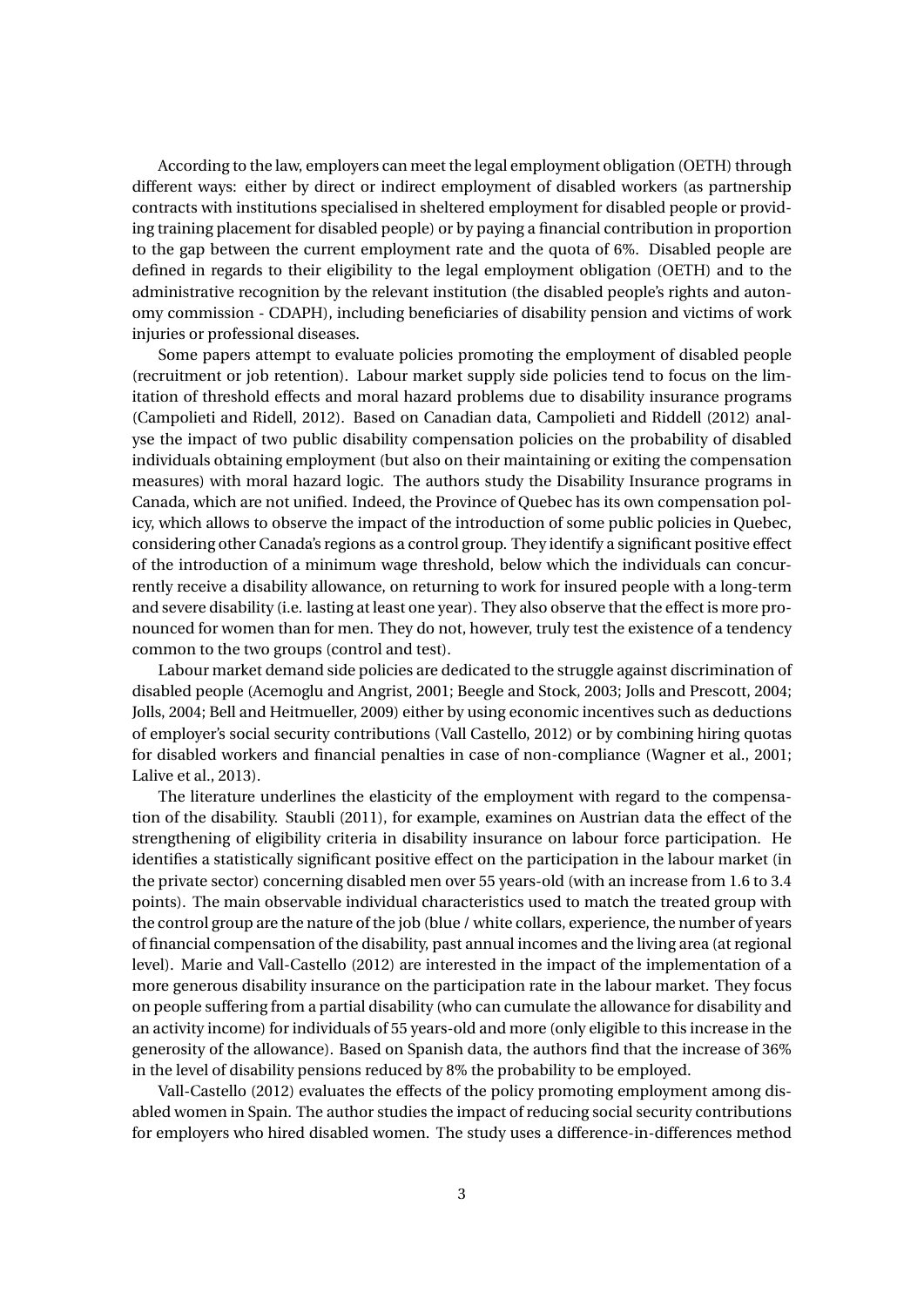to evaluate the existence of changes in trends for the employment of females in relation to that of males due to the policy, conditional on any pre-existing trends. The study shows a significant effect of the deductions of the Social Security employer. Finally, based on South African data, Mitra (2009) show that a loosening in the administrative control of the true disability to work that permits the individuals to benefit from a compensation for their disability, implied an increase in the non employment rate by 8.6% (in the broad sense, i.e. including the discouraged unemployed people) but only for the 45-64 years-old men.

Closer to our study, Wagner et al. (2001) and more recently Lalive et al. (2013) evaluate the impact of a quota policy with financial penalties on the employment of disabled workers. Both articles examine whether there is a discontinuity in the vicinity of the legal employment thresholds between firms concerned with the quota of disabled workers. They rely on the employment dynamics of disabled workers within companies (hiring of disabled and non-disabled workers, increase in working hours, capital / labour substitution). On West German panel data on 400 establishments, Wagner et al. (2001) analyse the impact of macroeconomic shocks on the labour demand of companies that are located just at the legal limit of the quota (target of 6% of disabled workers in the total workforce). They show that there are no significant differences in labour demand between companies where the quota applies and others, even though they face the same demand shock.

On the basis of Austrian panel data over the period 1996-2003, Lalive et al. (2013) study the hiring behaviour of firms subject to the legal quota of disabled workers. They analyse the threshold effects that could potentially occur due to the discontinuity in the relative labour cost of disabled versus non-disabled individuals. They use the regression discontinuity design method to take into account the endogeneity of firm size. The objective is to estimate the impact of the treatment (the quota and penalty) on the employment of disabled workers by comparing the hiring behaviour of firms which are just below and just above the drop-off window. This method allows to identify a treatment effect on the employment of disabled workers and to estimate an upper/lower limit of this causal effect. They manage to show that the quota policy positively influences the employment of disabled workers for companies located in the vicinity of the discontinuity, the impact being greater for larger firms. This result is explained by the fact that more than a third of companies in the vicinity of the threshold have little or no financial incentive to hire disabled workers. In addition, they show that increasing the amount of the financial penalty for non-compliance with the quota improves the impact on employment of disabled workers. But when the non-compliance tax is combined with bonuses granted to companies that exceed the quota, it tends to reduce the positive effect of the penalty on the employment of disabled workers.

Our goal is to evaluate the impact of the 1987 Law on the employment of disabled by building a panel which allows for identifying the exact onset and length of disability. To comply with the perimeter of the law, we restrict the definition of disability to officially recognised disability. Finally, we use a double difference methodology, with matching and weighting methods, to disentangle the specific effect of the law by comparing the employment trajectories of disabled people before and after the implementation of the law. Our study contributes to the applied literature on the four following points. First, we provide the first economic evaluation of the French law of July 10th 1987. Second, we account for the differences between the public and private sectors. Third, we perform an innovative method which consists in a decomposition of the ATT providing by the double difference with matching and weighting in order to take into account changes in population structure. The remainder of the article proceeds as follows. In the next parts, we present data and methodology, results and concluding discussion.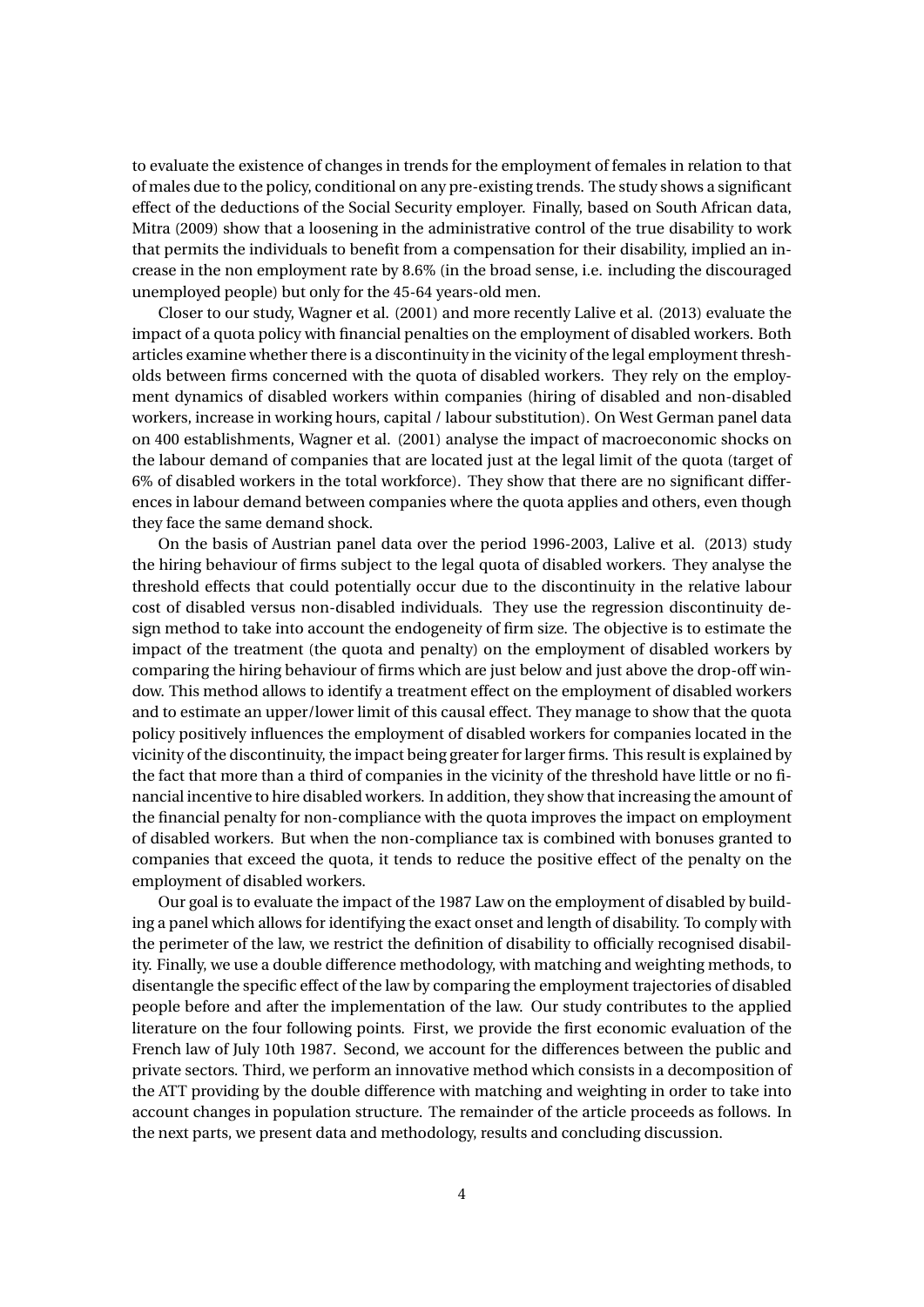### **2 Data and methodology**

#### **2.1 Data**

The SIP (Health and Labour Market Histories) Survey was designed within the framework of a partnership between the Ministry of Health and the Ministry of Labour, with scientific support from the Center for Employment Studies. The implementation thereof was carried out by the National Institute of Statistics and Economic Studies. The first wave, in 2006, retrospectively questions 14,000 persons aged between 20 and 74 and living in ordinary households in France on their life paths (family, professional and health status) and provides a detailed description of these different dimensions at the time of the survey. It provides an individual/year panel specifying, for each period, individual, professional and health information while controlling for individual and temporal heterogeneity. A retrospective calendar allows to identify the exact date of disability onset, the length of disability and the evolution of labour market status (including public and private sector employment) to examine how an individual's career is affected by a health shock through a rigorously constructed counterfactual. The SIP Survey mainly aims at two objectives:

- 1. to better understand health determinants, by defining health status in regard with employment status and career path;
- 2. to measure both the incidence of health status, in the broad sense, on people's career paths, career risks and the potential discrimination they may face.

Our performance variables describe the employment of individuals for each observed year. We use dummy variables for employment in the public sector and employment in the private sector. In order to estimate the effect of a disability on the employment status, for example the year following its occurrence  $(t+1)$ , we analyse whether the distribution of the treated according to these four dummies has been differently altered from that of the non-treated. The decomposition between public and private employment is motivated by the differences in the context of professional integration of disabled persons. Nevertheless, the effect of a disability on total employment can be obtained by performing the sum of the effect on public employment and the effect on private employment. We observe people's performance in the labour market during the five years following the reform in order to consider the progressive increase in employment quotas from 3% in 1988; to 4% in 1989 and finally 6% in 1991.

In the SIP Survey, individuals can self-report disabilities and their potential links to changes in their professional situations. Disabilities are identified in various ways in the SIP questionnaire and along with the retrospective calendar (submitted with the questionnaire) and are selfreported regardless of whether they are explicitly related to professional events. For example, the respondent might declare whether a disability occurred during his or her childhood or prevented the completion of education or job training. When describing professional trajectories, the respondent might declare whether a disability was disruptive. For a complete employment period (1-5 years), people were asked whether a disability resulted in loss of employment or caused impairments or important changes in working conditions. For the current job (shortor long-term), individuals were only asked whether a disability resulted in loss of employment. For an unemployment period, people were asked whether a disability resulted in the end of job search. For a period of non employment, people were asked whether a disability caused or extended it. In the health part of the survey, respondents who had already disclosed a life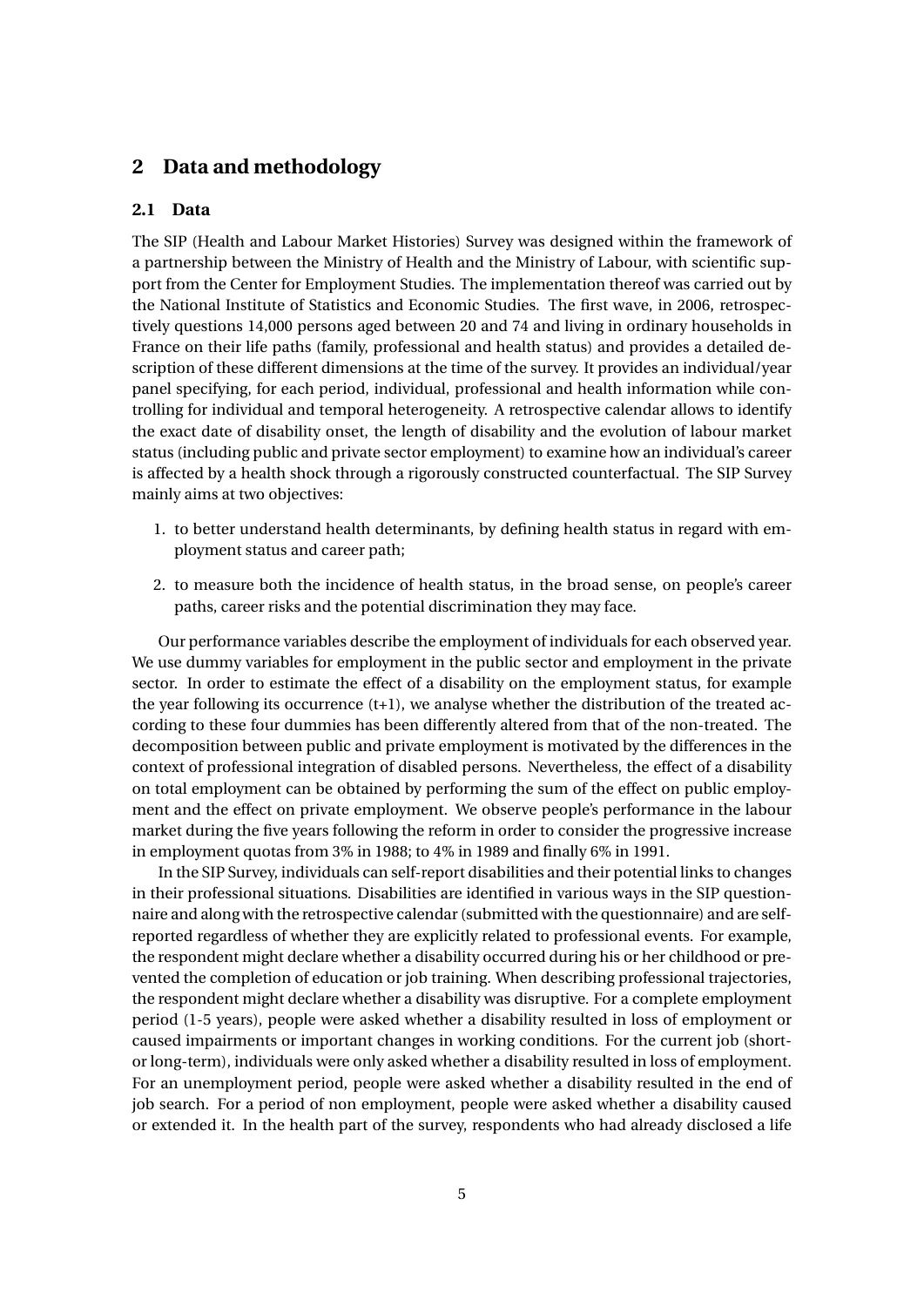disturbance were asked whether a disability occurred and whether other periods of disability had been experienced.

In this survey, 2095 respondents experienced at least one disability since early life until 2006. The SIP Survey inquired as to the origin of the disability, which, through a meticulous study of the clearly formulated responses, made it possible to correct the raw data encoded as "other". We finally identify the causes of disability for 98% of the sample: accidents explain the origin of 41% of disabilities and a third of them are due to an illness or health problem. To study the effect of the occurrence of disability on the labour market status, we only consider individuals who have completed their initial education. Among them, 1777 have experienced at least one disability during their observation period.

Insofar as the SIP Survey does not have administrative data but only self-reported variables, we focus on a restrictive definition of disability : the first officially recognised disability (i.e. disability officially recognised by the COTOREP, the institution coping with the vocational rehabilitation of disabled person, or health problems having resulted in a partial or total invalidity recorded by the public health insurance (Sécurité Sociale) physician. 324 people have experienced at least one officially recognised disability during their life.

We make an exact matching between individuals suffering from a disability and their twins who never experienced a disability at the disability date of their match. First, we consider among matching variables some socio-demographic characteristics: gender, education level (three levels) and date of birth (maximal distance of three years with twins). Second, we take into account the living conditions during childhood: having been raised by their parents, whether having encountered problems in childhood (trauma, war, and violence at school or in their neighbourhoods, hard living conditions), whether having had problems affecting a relative during childhood (family conflict, death of a family member, a relative with serious health problems, long separation from a family member). Among the matching variables, we also consider variables that may vary over time such as variables describing the type of labour contract of individuals before the disability: permanent versus fixed-term contract and part-time job versus full-time job. Worker with temporary contract before the disability who have experienced a disability may be unemployed or non employed after the disability because the contract ends and not because of the disability itself.

#### **2.2 Methodology**

The first part of the methodology consists in applying a difference-in-differences with matching estimation. We apply it separately over the period before 1987 and after 1987. We kept 19 years of data before and after 1987. These estimates can be considered as the one we would have obtained by evaluating the effect of a disability on the labour market outcomes. The difference-in differences part aims at eliminating the individual and time effects (similar to panel data), and the matching part aims at controlling for lagged time varying variables (occupation, type of labour contract, working time) and time-constant individual variables (gender, education level, having been raised by one's parents, problems during childhood). In the case of these time constant variables, matching and differencing is equivalent to allow for a cross effect of individual variables with time effect.

However, these first estimates are not always sufficient to evaluate the effect of the policy. We have shown in other papers (Duguet and Le Clainche, 2015) that the effect of illness depends on observable variables. One robust result is that the effect of illnesses or accidents is decreasing with the education level. Therefore, if our population of interest has a different average education level before and after 1987, we could observe difference in the average ef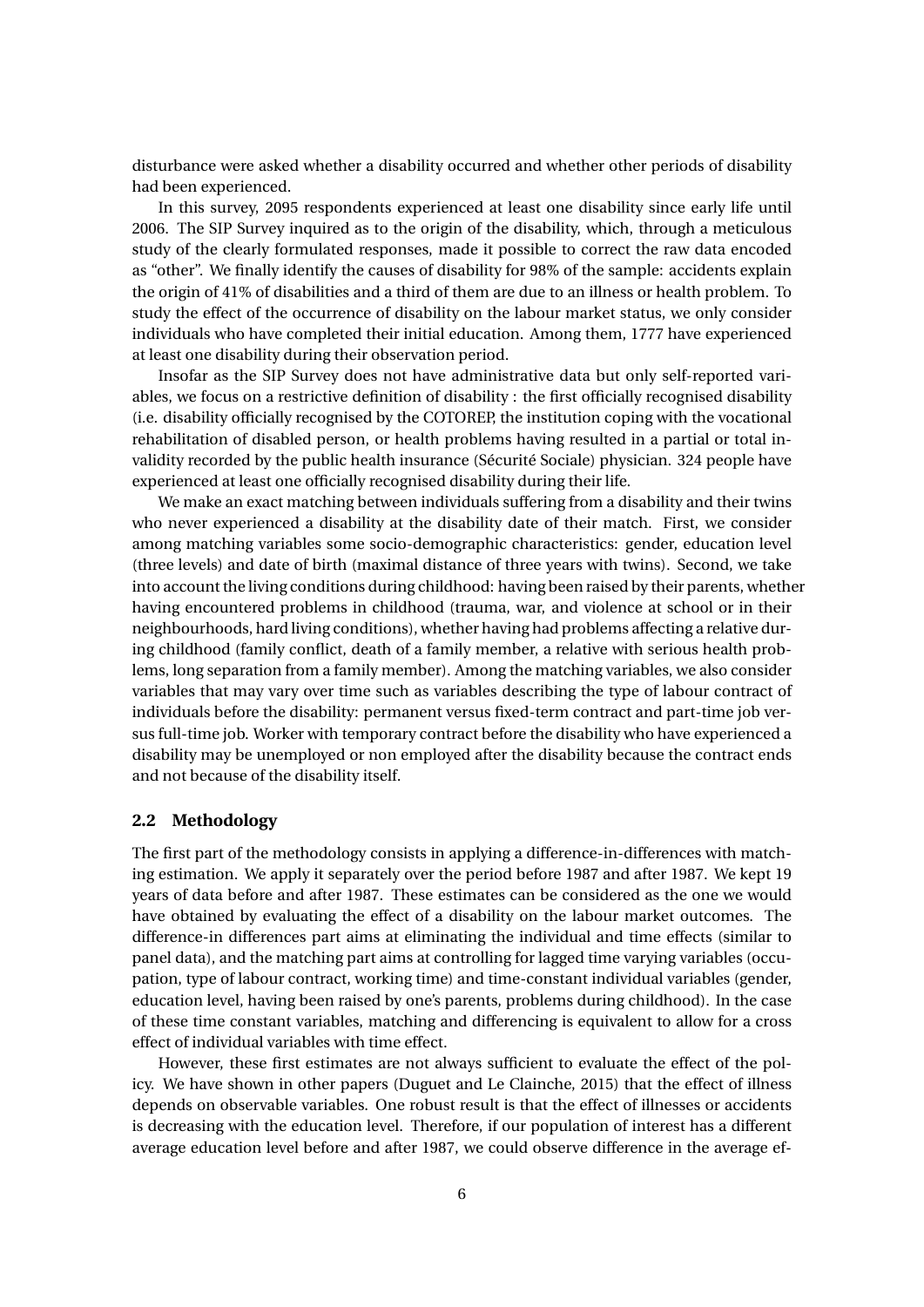fect of the treatment on the treated (ATT) that does not come from the introduction of a new policy. We perform a correction in order to account for differences stemming from three variables: gender, the education level and the age the person had when the disability occurred. Notice that the last variable cannot be accounted for in the difference-in-differences estimator because the not treated do not have an age at disability by definition.

**Difference-in-differences.** In this first stage, we consider each period separately. Consider the individuals with a disability, denoted  $i \in I$ , where *I* stands both for the index set of the disabled people and their number. An individual  $i \in I$  is observed between the years  $t_i^$  $t_i^-$  and  $t_i^+$ *i* and a disability happens on year  $t_i \in (t_i^-)$  $\frac{1}{i}$ ,  $t_i^+$  $i_i^{\dagger}$ ). In order to evaluate the effect of the disability, we compare the occupation of individual *i* in  $t_i - 1$  to the occupational choice *k* years after the health event, in  $t_i + k \leq t_i^+$  $i<sub>i</sub><sup>+</sup>$ . In what follows, we take employment as example but any other occupation can be dealt with in the same way. The employment probability of individual *i* during year *t*, denoted  $p_{i,t}$ , depends on a vector of individual explanative variables  $X_i$ , an unobservable individual effect  $\alpha_i$ , potentially correlated with  $X_i$ , a time effect  $\beta_{0,t}$  and a joint effect of the explanative variables with the time effect  $\beta_{1,t}(X_i)$ . The employment dummy variable  $d_{i,t}$ follows a Bernoulli process with mean  $p_{i,t}$  given by:

$$
d_{i,t} = p_{i,t} + \epsilon_{i,t}
$$
  
\n
$$
p_{i,t} = f_i(X_i) + \alpha_i + \beta_{0t} + \beta_{1,t}(X_i) + \gamma_i(t - t_i) \times T_{i,t}
$$

where  $f_i(.)$  is an unknown function relating  $X_i$  to the employment probability  $p_{i,t}$ ,  $\gamma_i$  is the effect of the disability on the probability to be employed and  $T_{i,t}$  a dummy variable equal to 1 if there is a disability ( $t \geq t_i$ ), 0 otherwise ( $t < t_i$ ). The  $\gamma_i$  terms depend on how much time has passed since the disability occurred  $t - t_i$ . The  $\epsilon_{i,t}$ 's are idiosyncratic error terms with  $E\left(\epsilon_{i,t} | X_i, \alpha_i, \beta_{0t}, \beta_{1t}(X_i), T_{i,t}\right) = 0.$  Henceforth, we consider the effect of the disability between *t*<sup>*i*</sup> − 1 and *t*<sup>*i*</sup> + *k*, so that we wish to estimate an average value for  $\gamma$ <sup>*i*</sup>(*k*), *k* ≥ 1.

The estimation proceeds through the elimination of all the components but  $\gamma_i(k)$ . The techniques used to achieve this goal are based on differencing (for  $\alpha_i$  and  $\beta_{0,t}$ ), matching (for *X*<sup>*i*</sup> and  $\beta_{1,t}(X_i)$  and averaging (for  $\epsilon_{i,t}$ ). In the first step, we will match the people facing a disability ( $i \in I$ ) with their twins defined as:

$$
J(i) = \left\{ j : t_j^- \le t_i - 1, t_i + k \le t_j^+, t_j > t_i + k \text{ and } X_j = X_i \right\}
$$

The two first inequalities simply impose that twins should be present over the same period than individual  $i$ . The third inequality defines dynamic matching. The twins  $J(i)$  should experience their disability (if they have any) after the end of the comparison period of individual *i*. This implies that we match *i* with, on the one hand, people that will neither experience a disability and, on the other hand, people that will experience a disability at a later date. When somebody does not experience a disability, we use the convention  $t_i = \{+\infty\}$ . Eventually, twins should have the same individual characteristics. The notation  $J(i)$  will also be used to indicate the number of twins of individual *i*. Notice that two individuals can share common twins, since we make use of all of them for each individual. The outcome variable of the twins does not include the effect of the disability by definition, so that their outcome variable is given by:

$$
d_{j,t} = p_{j,t} + \epsilon_{j,t}
$$
  

$$
p_{j,t} = f_j(X_j) + \alpha_j + \beta_{0t} + \beta_{1,t}(X_j)
$$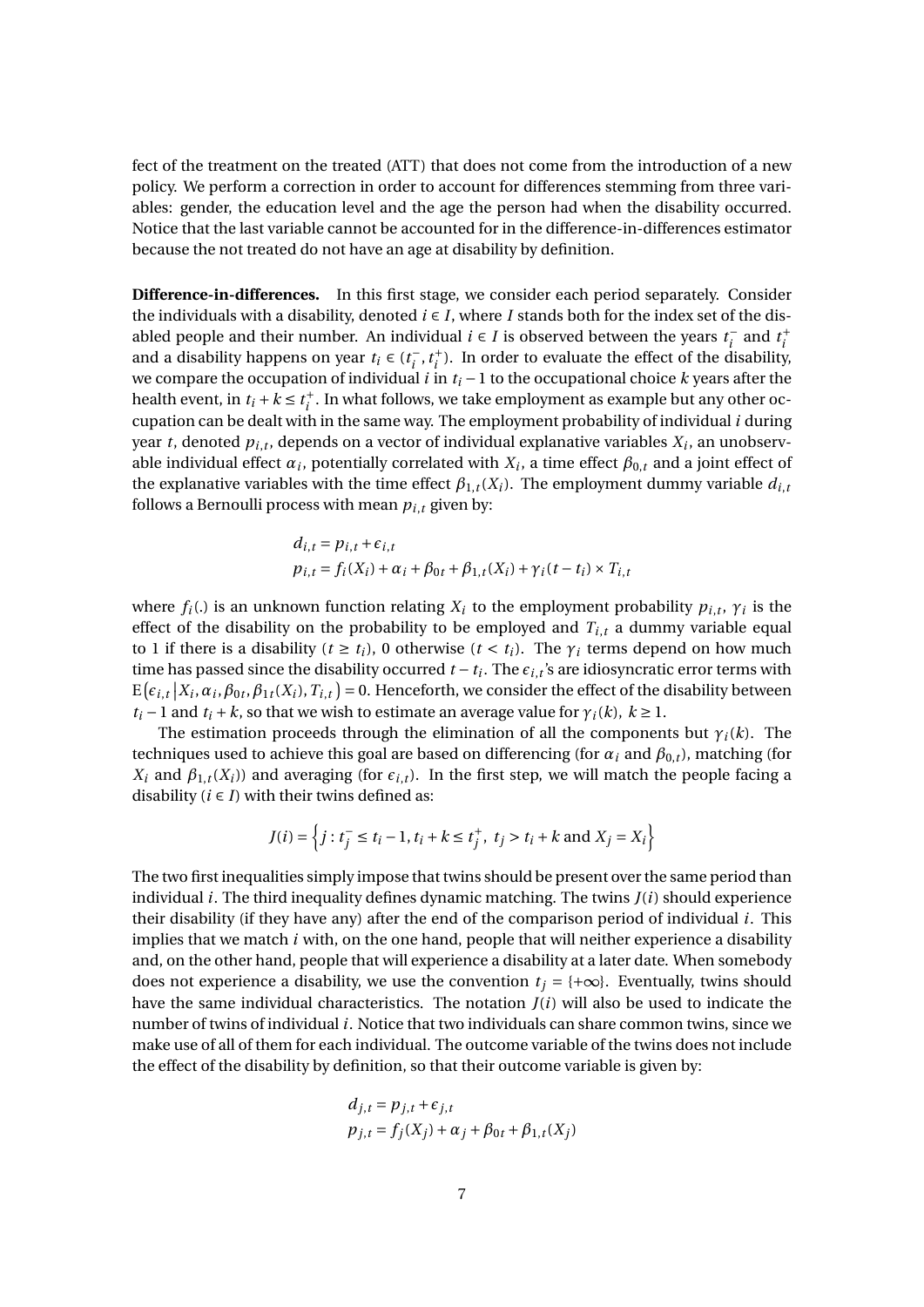and the average outcome of *i*'s twins is given by:

$$
\frac{1}{J(i)} \sum_{j \in J(i)} d_{j,t} = \beta_{0t} + \beta_{1,t}(X_i) + \frac{1}{J(i)} \sum_{j \in J(i)} (f_j(X_i) + \alpha_j + \epsilon_{j,t})
$$

Consider first the difference between individual *i* and all the twins  $j \in J(i)$  before the health event, we eliminate the terms in  $\beta_{0,t_i-1}$  and  $\beta_{1,t_i-1}(X_i)$  and get:

<span id="page-7-1"></span>
$$
D_{i,t_i-1} = d_{i,t_i-1} - \frac{1}{J(i)} \sum_{j \in J(i)} d_{j,t_i-1}
$$
  
=  $f_i(X_i) + \alpha_i + \epsilon_{i,t_i-1} - \frac{1}{J(i)} \sum_{j \in J(i)} (f_j(X_i) + \alpha_j + \epsilon_{j,t_i-1})$  (1)

and when we take the difference after the disability date we also eliminate the  $\beta$  components:

$$
D_{i,t_i+k} = d_{i,t_i+k} - \frac{1}{J(i)} \sum_{j \in J(i)} d_{j,t_i+k}
$$
  
=  $f_i(X_i) + \alpha_i + \gamma_i(k) + \epsilon_{i,t_i+k} - \frac{1}{J(i)} \sum_{j \in J(i)} (f_j(X_i) + \alpha_j + \epsilon_{j,t_i+k})$  (2)

the difference in the differences [\(2\)](#page-7-0) and [\(1\)](#page-7-1) therefore leads to:

$$
DD_i(k) = D_{i,t_i+k} - D_{i,t_i-1}
$$
  
=  $\gamma_i(k) + \epsilon_{i,t_i+k} - \epsilon_{i,t_i-1} - \frac{1}{J(i)} \sum_{j \in J(i)} (\epsilon_{j,t_i+k} - \epsilon_{j,t_i-1})$ 

so that  $E(DD_i(k)) = \gamma_i(k) \ \forall i, k$ . Our estimator is simply the average of these individual health effects. We define:

<span id="page-7-0"></span>
$$
\hat{\gamma}(k) = \frac{1}{I} \sum_{i \in I} DD_i(k)
$$

so that:

$$
E(\hat{\gamma}(k)) = \frac{1}{I} \sum_{i \in I} \gamma_i(k).
$$

In practice, we cannot match exactly on the age of the individuals due to the lack of twins. Therefore we use caliper matching, by allowing for a maximum difference of three years between an individual and his/her twins.

**Evaluating the effect of the reform** . This part corrects the estimations for the distribution variations between the pre-reform and the post-reform periods. We perform two estimations: one before the reform, denoted *γ*ˆ(*k*, 0) and one after the reform denoted *γ*ˆ(*k*, 1). One cannot use the difference between these two estimations because they depend on the distribution of the observable *X* variables, which can be different before and after the reform. More precisely, we can rewrite these two estimators under the following form:

$$
\hat{\gamma}(k,r) = \frac{1}{I_r} \sum_{i \in I_r} DD_i(k,r)
$$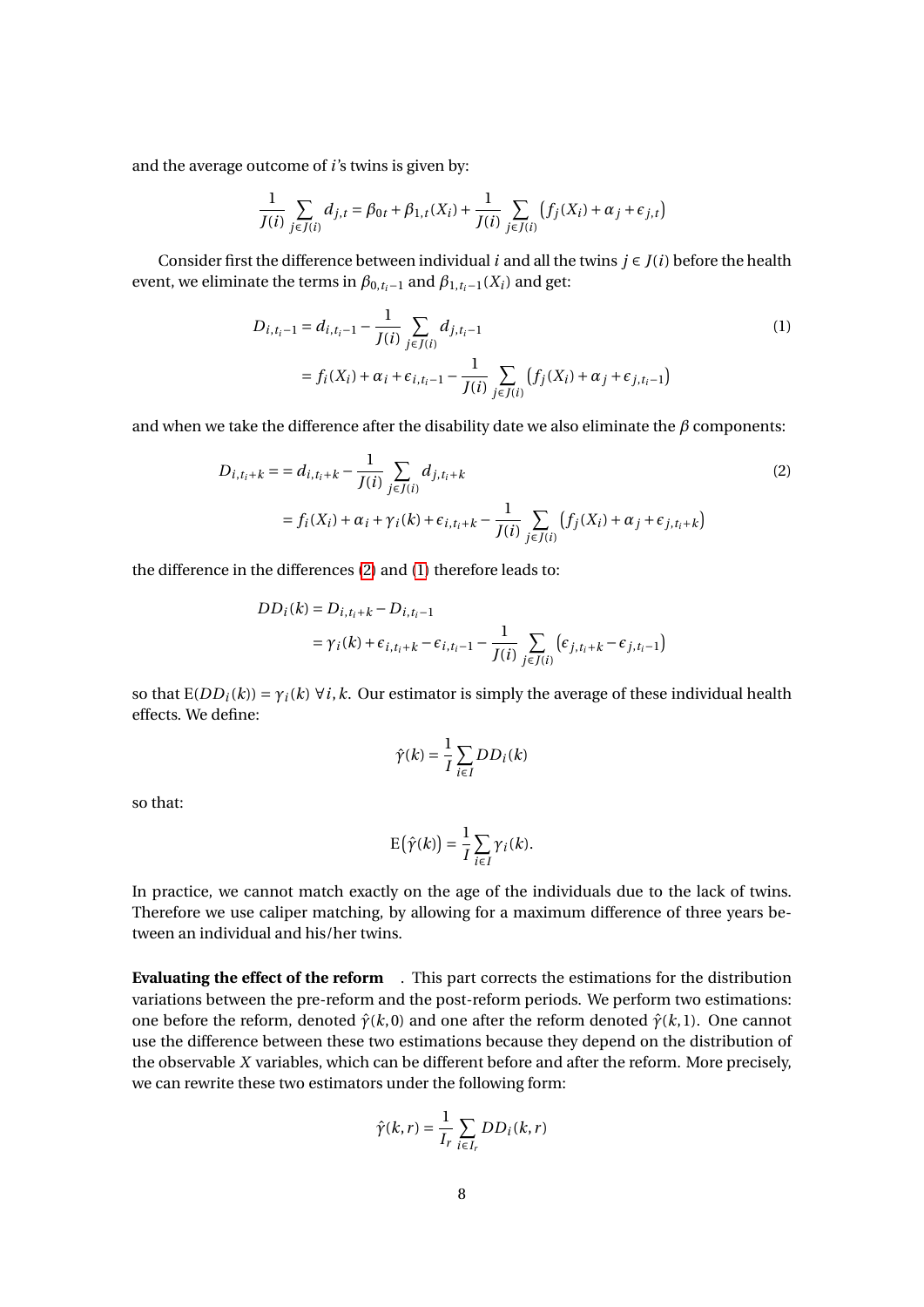where *r* denotes the reform dummy ( $r = 0$  before the reform,  $r = 1$  after),  $I_r$  the corresponding number of treated and  $DD_i(k, r)$  the double difference of the individual contribution to the ATT *k* years after the disability occurrence. In order to evaluate the reform, we first group individuals according to the value of their individual variables *X<sup>i</sup>* . For the period *r* , let *G* denote the number of groups, common to both periods, each including  $N_g^r$  individuals, different for the two periods. By construction, we have  $I_r = \sum_{g \in G} N_g^r$ . The ATT estimate can be rewritten by group in the following way:

$$
\hat{\gamma}(k,r) = \frac{1}{I_r} \sum_{i \in I_r} DD_i(k,r)
$$

$$
= \frac{1}{I_r} \sum_{g \in G} N_g^r \times \frac{1}{N_g^r} \sum_{i \in g} DD_i(k,r)
$$

defining the group *g* average contribution to the  $\hat{\gamma}(k, r)$  as:

$$
\hat{\gamma}_g(k,r) = \frac{1}{N_g} \sum_{i \in g} DD_i(k,r)
$$

we get

$$
\hat{\gamma}(k,r) = \sum_{g \in G} w_g^r \hat{\gamma}_g(k,r)
$$

with  $w_g^r = N_g^r / I_r$ . The difference in differences estimators can be written :

$$
\begin{aligned} \hat{\gamma}(k,0) &= \sum_{g \in G} w^0_g \hat{\gamma}_g(k,0) \\ \hat{\gamma}(k,1) &= \sum_{g \in G} w^1_g \hat{\gamma}_g(k,1) \end{aligned}
$$

therefore, the difference of these estimators does not only depend on differences in  $\gamma$  terms, but also from differences in weights (i.e. explanative variables distributions). Consider the following decomposition:

$$
\begin{split} \hat{\gamma}(k,1) - \hat{\gamma}(k,0) &= \sum_{g \in G} w_g^1 \hat{\gamma}_g(k,1) - w_g^0 \hat{\gamma}_g(k,0) \\ &= \sum_{g \in G} w_g^1 \hat{\gamma}_g(k,1) - w_g^1 \hat{\gamma}_g(k,0) + w_g^1 \hat{\gamma}_g(k,0) - w_g^0 \hat{\gamma}_g(k,0) \\ &= \sum_{g \in G} w_g^1 \left( \hat{\gamma}_g(k,1) - \hat{\gamma}_g(k,0) \right) + \left( w_g^1 - w_g^0 \right) \hat{\gamma}_g(k,0) \end{split}
$$

the only term that is influenced by the reform is :

$$
\hat{\rho}(1) = \sum_{g \in G} w_g^1 \left( \hat{\gamma}_g(k, 1) - \hat{\gamma}_g(k, 0) \right)
$$

where 1 refers to the weight structure that has been used. The second term refers to the variation of the ATT estimations that has been caused by a variation in the distribution of the explanatory variables:

$$
\hat{\delta}(1) = \sum_{g \in G} \left( w_g^1 - w_g^0 \right) \hat{\gamma}_g(k, 0)
$$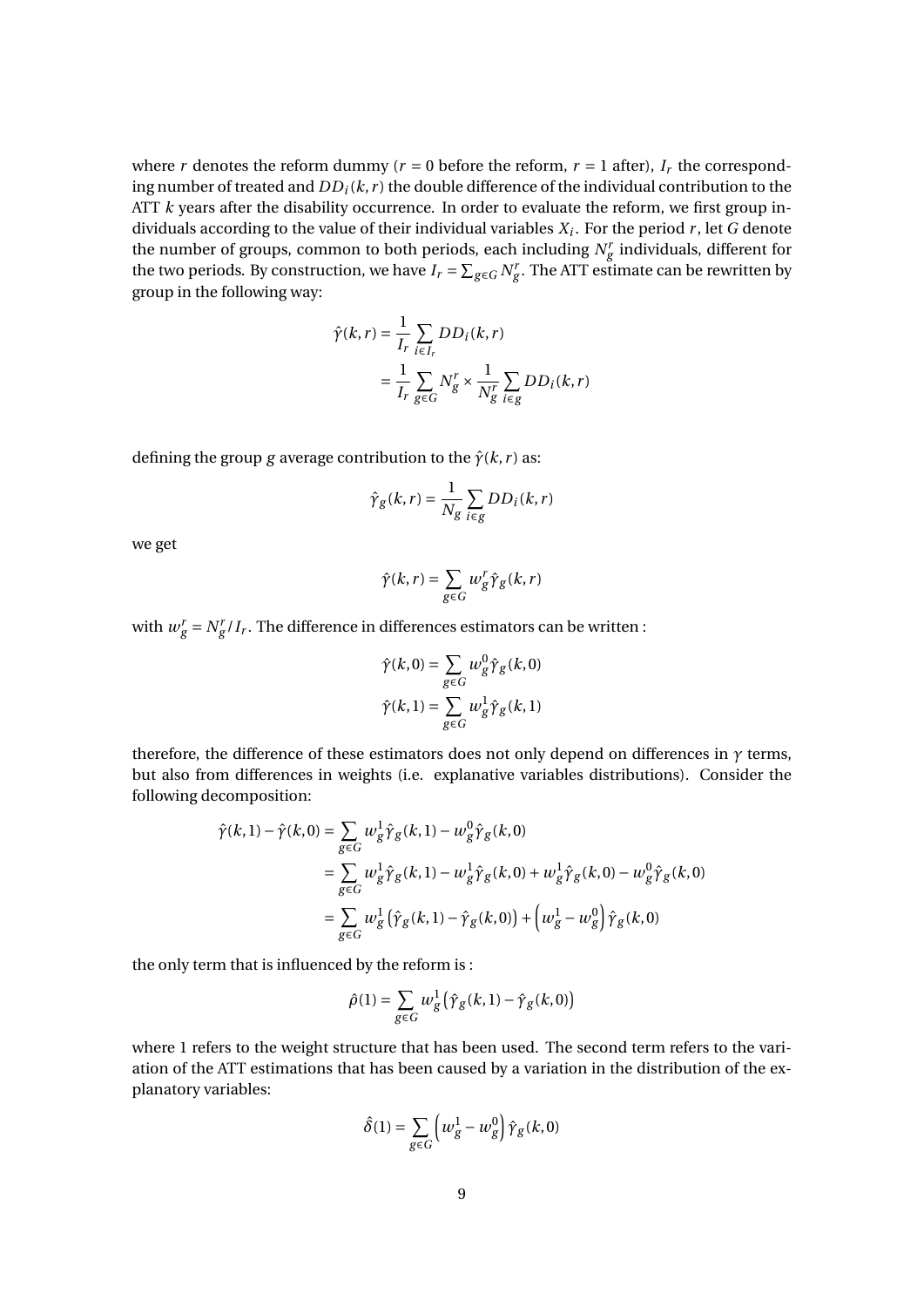In this case we take the post reform structure as a reference. It means that we evaluate the difference between the effect of the disability after the reform and the effect it would have had if it happened before the reform.

But we could use the pre-reform convention. By including a term in  $w_{\overline{g}}^0 \hat{\gamma}_g(k,1)$ , we would have got the following effect of the reform:

$$
\hat{\rho}(0) = \sum_{g \in G} w^0_g \left( \hat{\gamma}_g(k,1) - \hat{\gamma}_g(k,0) \right)
$$

and the following effect of the explanatory variables:

$$
\hat{\delta}(0) = \sum_{g \in G} \left( w_g^1 - w_g^0 \right) \hat{\gamma}_g(k, 1)
$$

the difference between the effect that the disability would have had after the reform and the one it had before the reform. This will give us two evaluations: the effect of the reform for a population with the before-reform distribution, and the effect it had for a population with a post-reform structure.

#### **3 Results**

In Table [2,](#page-15-0) we provide a step by step presentation of our findings depending on the different estimation strategies (difference-in-differences (DiD), DiD with matching and DiD with both matching and weighting), and using officially recognised disability as the disability definition. We can test the assumptions introduced in our methodology by comparing various estimates of the differences in performances between our two subsamples (one before the reform i.e. 1968-1986 and the other after the reform i.e. 1988-2006). For each of the three estimations, we present the ATT of a disability on employment (with a decomposition between public and private employments) during the five years following the disability.<sup>[4](#page-9-0)</sup> All the results are in percentage points (pp.).

The standard DiD analyses before and after the law (first column) show, whatever the subsample considered, that a disability has a strong detrimental effect on private employment and a weak effect on public employment during the five years following the onset of disability. The employment rate of employees who have experienced a disability in *t<sup>i</sup>* decreases by 12.7 percentage points (pp.) at  $t_i + 1$  compared to  $t_i - 1$  for pre-reform subsample and 24.5 pp. for post-reform sample. A naive estimator of the reform effect is simply the difference of these two effects. By comparing outcomes, for both samples, during the five years following the disability, the adverse effect is higher for post-reform sample. The difference in ATT by sub-sample reaches -11.8 pp in  $t_i$  +1 and increases over time, with a peak of -28.8 pp. in  $t_i$  +4.

The second set of findings allows to account for the lagged time-varying variables (occupation, type of labour contract, working time) and time-constant individual variables (gender, education level, having been raised by one's parents, problems during childhood) by adding an exact dynamic matching. The gap between both sub-samples is always reduced, in all time horizons. This results show that the ATT from the DiD is overestimated when no matching is performed. The differences in observable variables between disabled and non-disabled people at each sub-period explain between 12% and 22% of the ATT gap (whether the DiD is made with or without matching). On the short run  $(t<sub>i</sub> + 1)$ , the difference in performance before and

<span id="page-9-0"></span> $4By$  construction, the effect on employment is the sum of the effects on public and private employments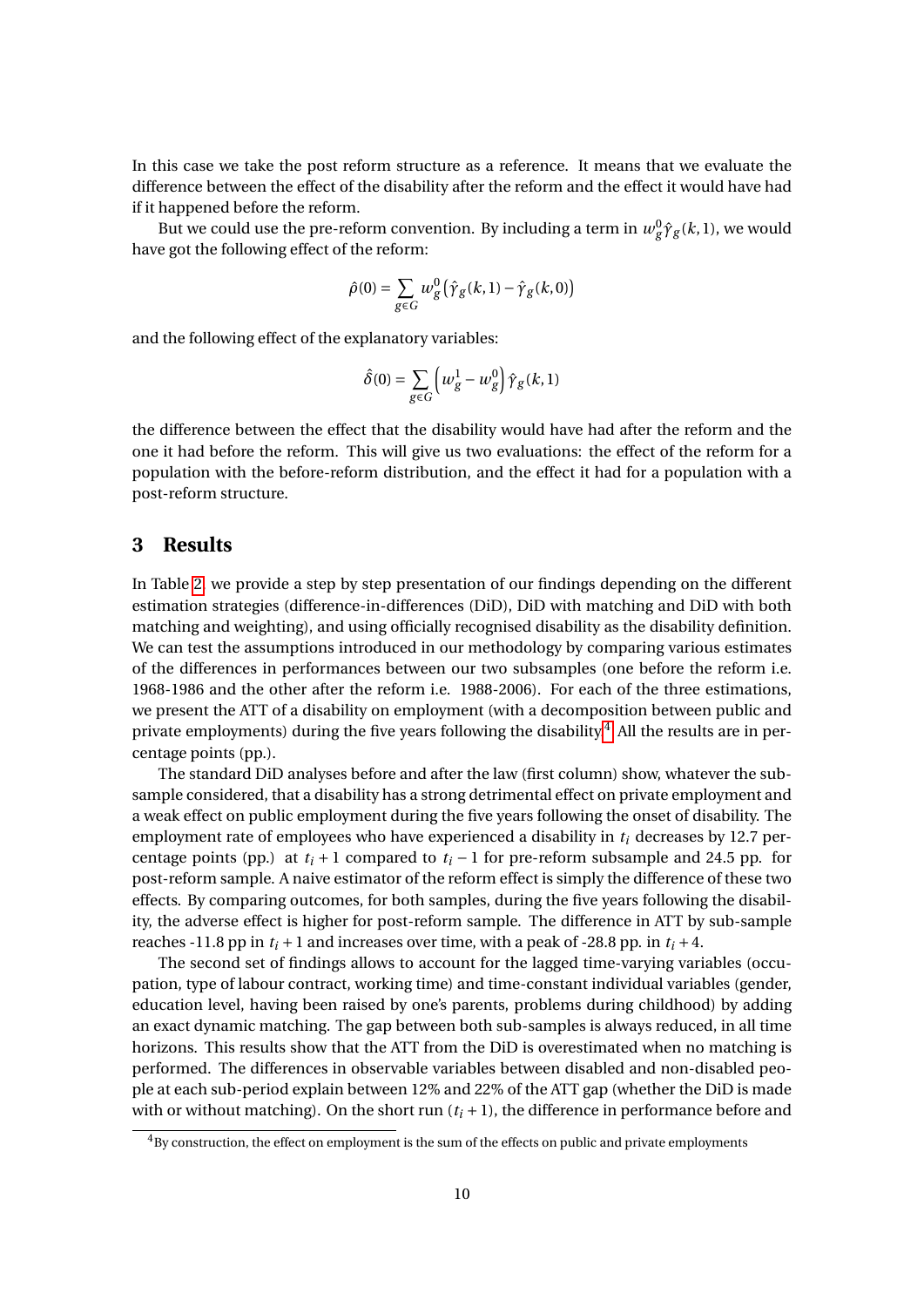after the reform is reduced after matching estimation and much less significant, from -11.8 pp (significant at 5%) to -9.2 (significant at 10%). Then, the use of a matching method in addition to double difference method reduces the gap between both sub-samples.

Nevertheless, as mentioned in Table [1,](#page-14-0) the population structure before and after the law is very different in terms of level of education, women's proportion and age at disability onset. The higher level of education could protect the post-reform population against the negative effect of disability on labour outcomes. Yet, contrary to this first assumption, the highest proportion of women in the post-reform could increase the detrimental effect of disability on employment. Indeed, disabilities affecting women particularly (such as chronic diseases or psychiatric disorders) are more penalising for professional paths than those related to men (such as accidents). We know that chronic diseases are especially damaging for employment. Moreover, work disutility following a health shock is greater for women (Paringer, 1983). The difference in ATT, resulted in DiD with matching, can be decomposed in two ways in order to separate the net effect of the reform from the structure effect. The first one is  $\hat{\gamma}(1) - \hat{\gamma}(0) = \hat{\delta}(0) + \hat{\rho}(0)$ . We consider that the two sub-populations have the same characteristics that the pre-reform group. In  $t_i$  + 1, the -9.2 pp difference comes, on the one hand, from a reform effect of  $\hat{\rho}(0) = -11.4$  pp and, on the other hand, from a distributional change (in gender, education and age at disability onset) of  $\hat{\delta}(0) = +2.2$  pp. Overall, the effect of the reform is not significant. Therefore, the population that had the same gender, level of education and age at disability onset's distribution as the pre-reform population has experienced a more important decrease in their employment rate after the reform than a direct comparison would suggest. But we could also consider the distribution of post-reform population main characteristics. We use the decomposition  $\hat{\gamma}(1) - \hat{\gamma}(0) = \hat{\delta}(1) + \hat{\rho}(1)$  and find that, for this population, the reform reduced their employment rate by 10 pp. From  $t_i + 4$ , the reform effect is always reduced, with two weighting methods, compared to DiD with matching but without weighting.

To conclude, the 1987 Law seems to have a detrimental effect on employment for disabled people. After decomposing by sector (public or private), this effect refers only to the private sector. The reform is neutral in the public sector (it does not promote or reduce the employment of disabled people), except two years after the onset of disability and with a lower level of significance (10%).

#### **4 Discussion**

The year following the onset of disability is not characterised by significant differences of performance between potential beneficiaries and non beneficiaries of the 1987 Law. Against intuitions, our results even seem to indicate that, from the second year, the potential beneficiaries of the 1987 Law have been disadvantaged on the labour market compared to disabled people who did not benefit from it. Besides, this disadvantage seems to become higher over time; the employment rate decreasing by 13-18 pp. (points of percentage) during the second year, and by 19-22 pp. the fifth year. We check the robustness of our findings by targeting a broader measurement of disability (durable disability i.e. over one year disability). The use of an other definition of disability confirms the significant negative impact of the law on the employment after two years (11-14 pp. in  $t_i$  +2, 16-18 pp. in  $t_i$  +3, 21-24 pp. in  $t_i$  +4 and 12-17 pp. in  $t_i$  +5).

At first sight, this result seems surprising. The reform had been counterproductive in the private sector and neutral in the public one. The failure of this reform to improve the employment of disabled people may be interpreted as a windfall effect both for employers and disabled people. Besides, our period of evaluation is situated at the time of the set up of the law, which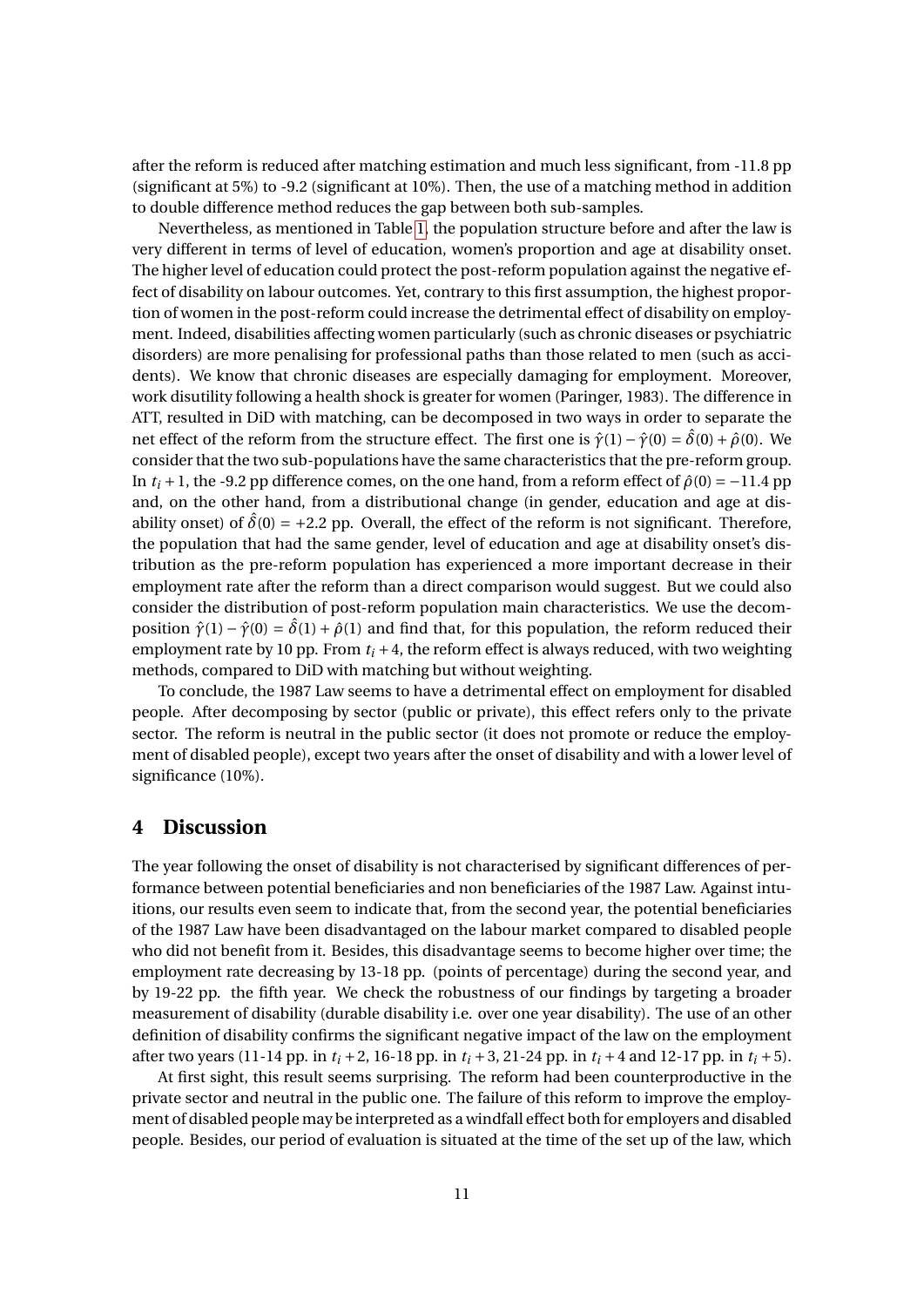can entail strategic wait-and-see behaviours from employers.

We can assume that a large majority of private companies gave priority to the payment of a contribution at the expense of the direct and indirect hiring of disabled people. By enabling firms to abide by the legal employment obligation without hiring any disabled workers, this reform has probably had a counterproductive impact on the employment of disabled people. Private firms' reaction was thus binary: either a weak disposition to hire disabled people or a preference for the payment of a financial compensation. For instance, in 2005, according to the French Ministry of Labour, approximately 100 000 establishments had to comply with the law, among which 31.1% directly employed disabled people and 27% paid the financial contribution.

The matching performed in this study concerns the periods 1988-2006 for the estimation "after" and 1968-1986 for the estimation "before" and deals with disabled people over 50 yearsold (indeed, permanent disability occurs on average at 50 years). Potentially, these people are eligible to early retirement plans, quite particularly in  $t_i + 3$ .

In France, early retirement plans for the 55 years old and more have existed since 1980 with the implementation of the special allowances of the National Employment Fund dedicated to dismissed people over 55 years-old. The law of 1982 allows the opening of the right to full retirement at 60 years-old as well as the implementation of contracts of solidarity, conditioning early retirement plans to the hiring of young people or unemployed people. This dynamics of early retirement affects the populations "before" and "after". However early retirees and people exempted from job search are more numerous over the period 1988-2006 than over the period 1968-1986, which can explain more frequent exits from the labour market for the disabled people eligible to the 1987 Law and, thus, weaker performances in the labour market.

If the method can build a rigorous counterfactual and compare employment trajectories before and after the reform, some limits have to be underlined. The evaluation of the 1987 Law using data from the 2006 wave of the SIP survey raises some issues. There could be a selection bias because the survey questions people who, in 2006, live at home with a disability which first occurred between 1968 and 1986 (for the disabled population before the reform) and between 1988 and 2006 (for the disabled population after the reform). Individuals who answered the survey are thus more likely to be people eligible to the 1987 Law whose health status was the best (we cannot estimate the effect of the reform of 1987 on the dead beneficiaries). Moreover, we do not control for the memory bias which can potentially affect the self reporting of individuals 40 years after disability onset. However, such a recognised disability is likely to deeply mark the personal life of individuals; we consequently consider that the reported date of the onset of disability is reliable. It is however difficult to disentangle strategic behaviours and moral hazard behaviours between supply and demand sides in the labour market. Firms' behaviours do not seem to have been influenced by economic incentives (confirming legislator's decision in 2005 to strengthen financial penalties for firms not complying with the quota of 6%). We could suppose as well, following the example of Gneezy and Rustichini (2000), that the introduction of a tax reveals information in situation of uncertainty. The introduction of the tax creates a market-oriented frame in which moral obligation (to hire disabled people) is replaced by a financial compensation, which could be interpreted as the price to pay by firms to the community to escape their social role of integrating into the labour market persons with disabilities who are costly for them (loss of productivity, cost of job or workplace arrangements...).

Finally, our study is not able to estimate the effects of non-employment trap; if the recognised situation of disability provides better financial compensation than the situation of employment, it can generate disincentives to work. It would then be necessary to compare over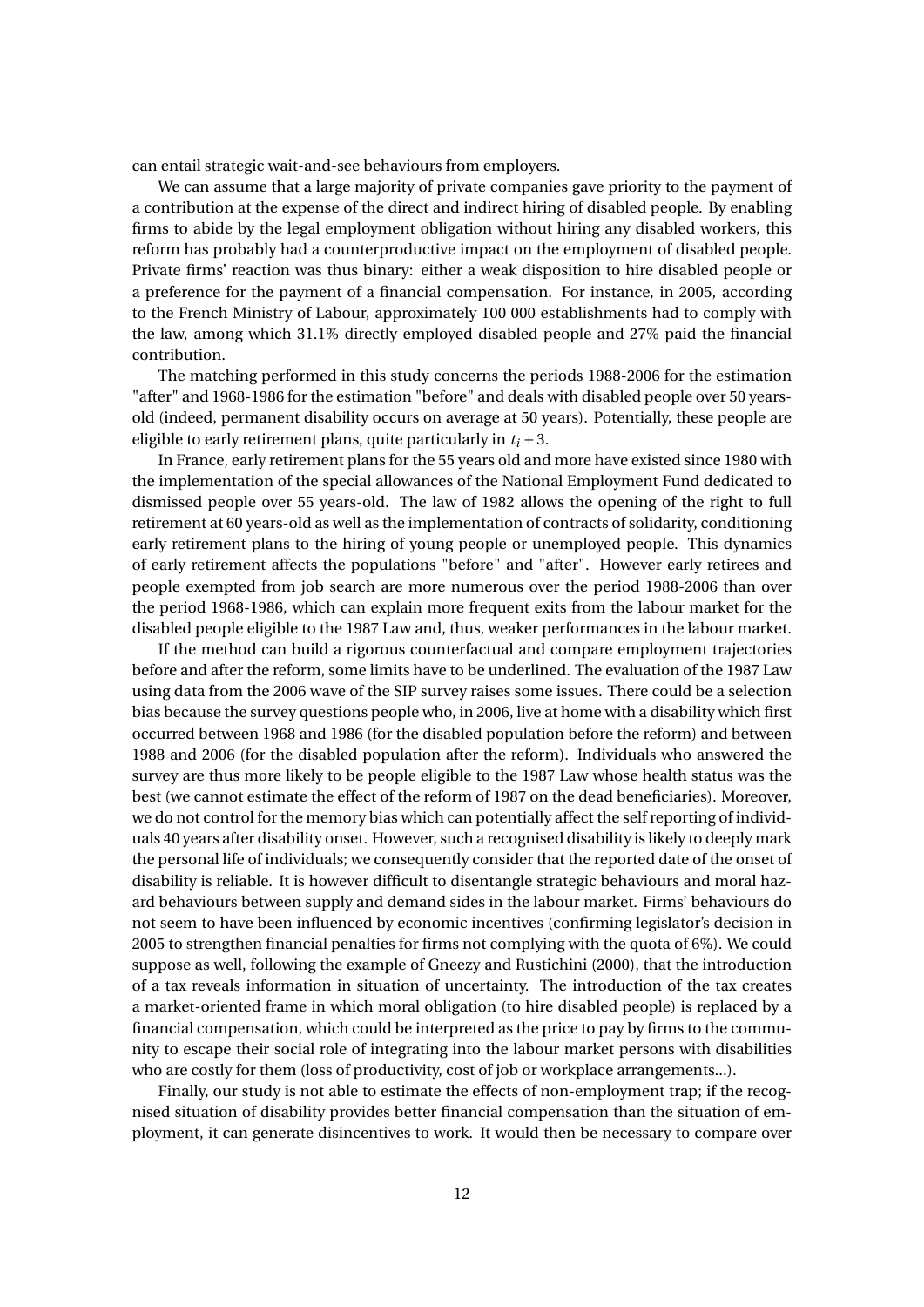the studied period, the activity income relatively to transfer incomes for disabled workers and to estimate whether the allowances granted to disabled workers have progressed between both periods around the law of 1987.

#### **References**

- [1] Acemoglu D., Angrist J. (2001). "Consequences of employment protection? The case of the Americans with Disabilities Act". Journal of Political Economy, 109(5), pp. 915-957.
- [2] Beegle K., Stock W., (2003). "The labor market effects of disability discrimination laws". Journal of Human Resources, 38(4),pp.806-859.
- [3] Bell D., Heitmueller A., (2009). "The Disability Discrimination Act in the UK: helping or hindering employment amongst the disabled?", Journal of Health Economics, 28(2), pp. 465-80.
- [4] Campolieti M., Riddell C. (2012). "Disability Policy and the Labor Market: Evidence from a Natural Experiment in Canada 1998-2006", Journal of Public Economics, 96, pp. 306-316.
- [5] Demuinck G., Le Clainche C. (2005). "Disability and Discrimination in Access to Employment: What the People Think about Positive Discrimination and Integration", Chap. 5, in P. Alonso, J. Javier Nunez, D. Cantarero, M. Pascual (eds.), Essays on Economics, Disability and Employment, Asepelt, Madrid, Espagne, Delta Publicaciones, 272 pages.
- [6] Duguet E., Le Clainche C. (2014). "The Effect of Non-Related Health Events on Career Outcomes: An Evaluation in the French Labor Market", Revue d'Economie Politique, 124 (3): 437-465.
- [7] Gneezy, U., Rustichini, A. (2000), "A Fine is a Price", Journal of Legal Studies, 29(1), pp. 1-18.
- [8] Jolls, C., (2004). "Identifying the effects of the Americans with Disabilities Act using state law variation: preliminary evidence on educational participation effects". American Economic Review, 94(2), pp. 447-453.
- [9] Jolls C., Prescott J. (2004). "Disaggregating employment protection: the case of disability discrimination". NBER Working Paper 10740.
- [10] Lalive R., Wuellrich J.P., Zweimuller J.(2013). "Do financial incentives affect firm's demand for disabled workers?", Journal of the European Economic Association, 11(1), pp 25-58.
- [11] Marie O., Vall-Castello J. (2012), "Measuring the (Income) Effect of Disability Insurance Generosity on Labour Market Participation," Journal of Public Economics, 96(1), pp. 198- 210.
- [12] Mitra S. (2009), "Disability Screening and Labor Supply: Evidence from South Africa," American Economic Review, 99(2), pp. 512-516.
- [13] OECD (2003). "Transforming Disability into Ability: Policies to Promote Work and Income Security for Disabled People." Technical Report, OECD.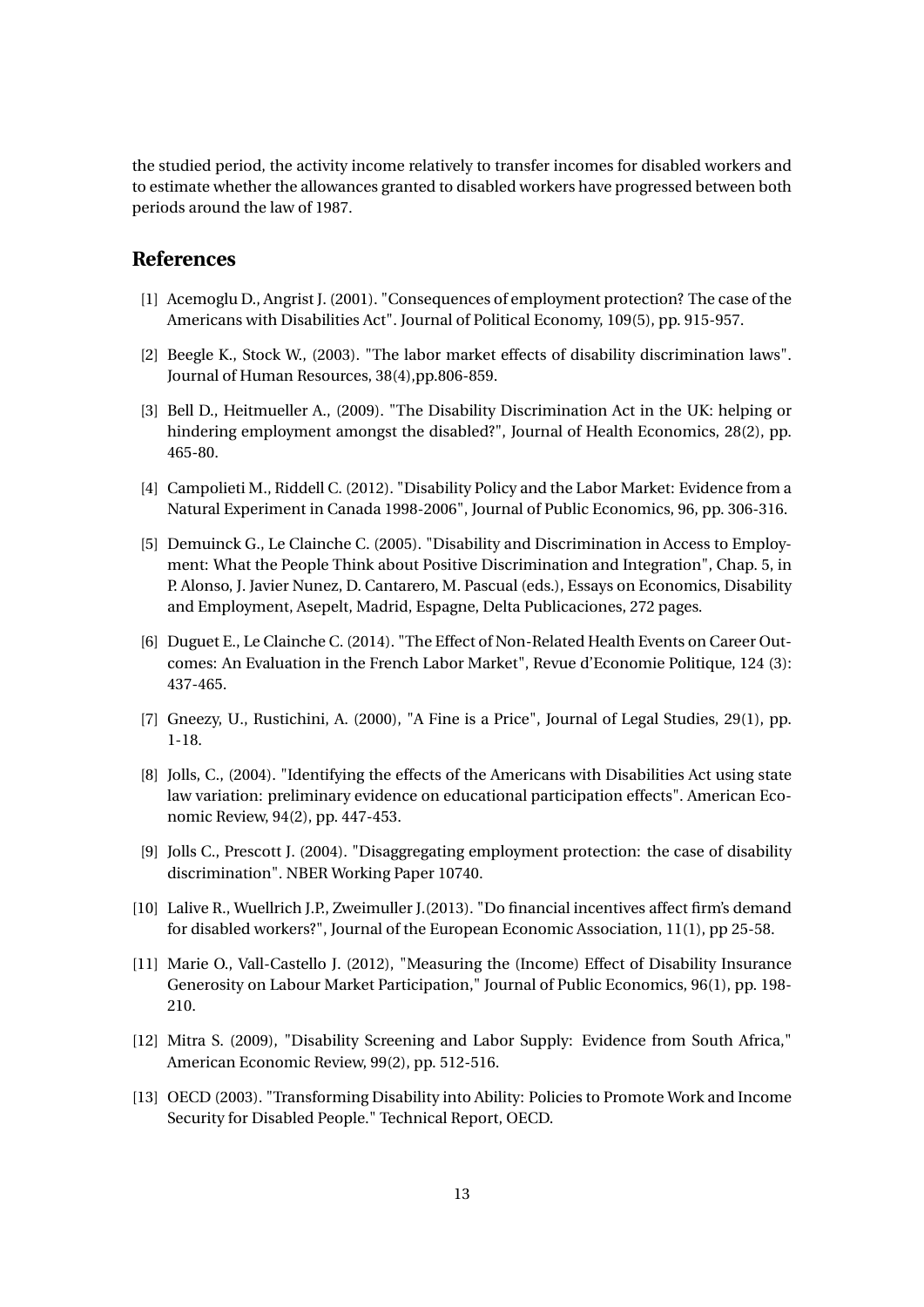- [14] Staubli S. (2011), "The Impact of Stricter Criteria for Disability Insurance on Labor Force Participation", Journal of Public Economics, 95(9-10), pp. 1223-1235.
- [15] Vall-Castello J. (2012) "Promoting Employment of Disabled Women in Spain; Evaluating a Policy", Labour Economics, 19(1): 2012, pp. 82-91.
- [16] Wagner J., Schnabel C., Kolling A. (2001). "Threshold Values in German Labor Law and Job Dynamics in Small Firms: The Case of the Disability Law". IZA Discussion Papers 386. Institute for the Study of Labor (IZA).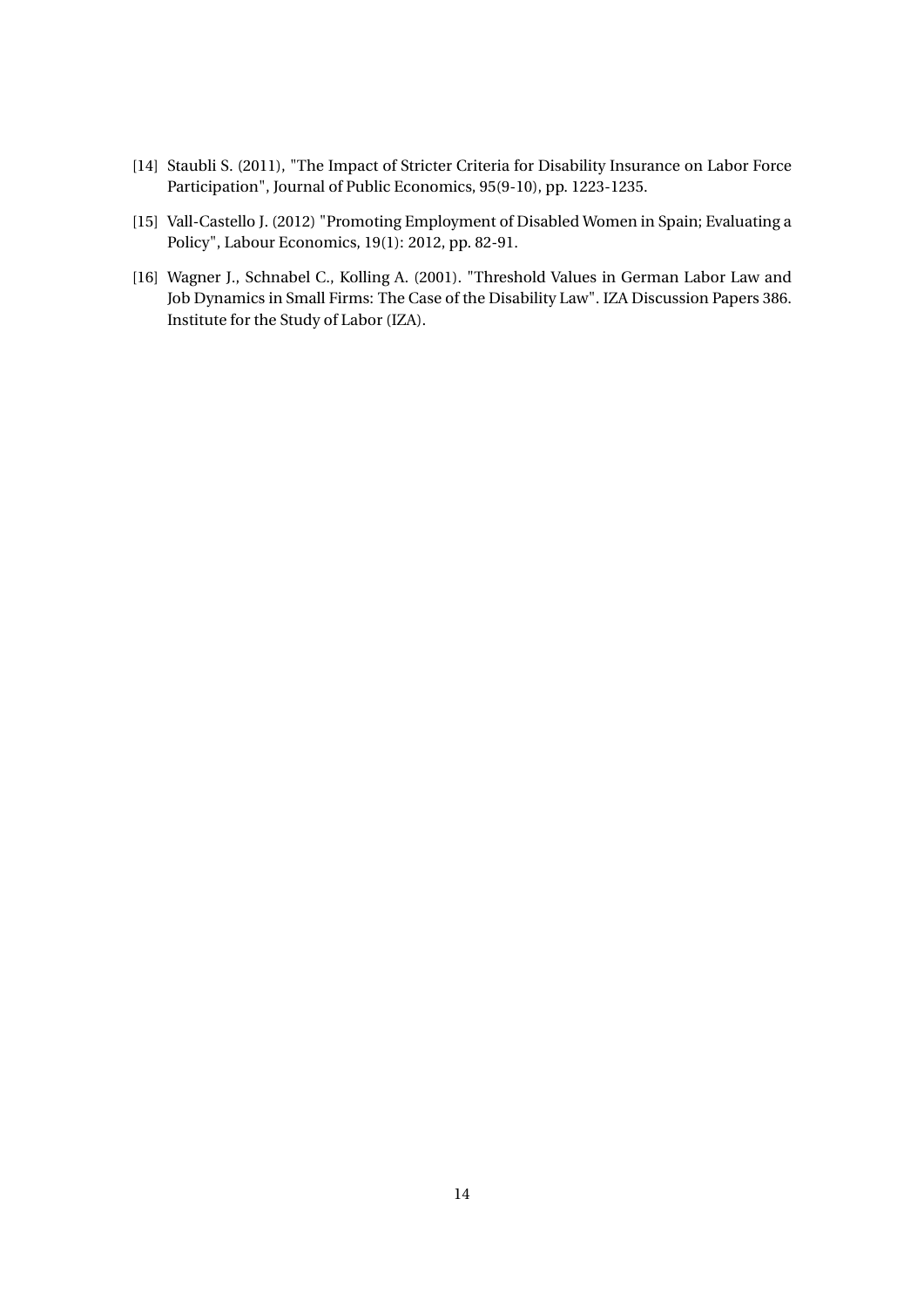## Table 1: Sample structure variation between 1968-1986 and 2006-1988

| The weights are given for the evaluation between $t_i + 1$ and $t_i - 1$ . |                                |           |            |
|----------------------------------------------------------------------------|--------------------------------|-----------|------------|
| Variables                                                                  | 1968-1986                      | 1988-2006 | Difference |
|                                                                            | <b>Disability: Recognized</b>  |           |            |
| Women                                                                      | 27.6%                          | 52.1%     | 24.5%      |
| Primary education                                                          | 40.2%                          | 24.7%     | $-15.6\%$  |
| Secondary education                                                        | 43.7%                          | 46.1%     | 2.4%       |
| Higher education                                                           | 16.1%                          | 29.3%     | 13.2%      |
| More than 30 at handicap                                                   | 56.3%                          | 81.9%     | 25.5%      |
|                                                                            | Disability: More than one year |           |            |
| Women                                                                      | 60.5%                          | 57.0%     | $-3.6\%$   |
| Primary education                                                          | 40.4%                          | 30.5%     | $-9.9\%$   |
| Secondary education                                                        | 37.7%                          | 39.4%     | 1.7%       |
| Higher education                                                           | 21.9%                          | 30.1%     | 8.2%       |
| More than 30 at handicap                                                   | 59.7%                          | 88.1%     | 28.4%      |

Ė

<span id="page-14-0"></span>

|  | The weights are given for the evaluation between $t_i + 1$ and $t_i - 1$ . |
|--|----------------------------------------------------------------------------|
|  |                                                                            |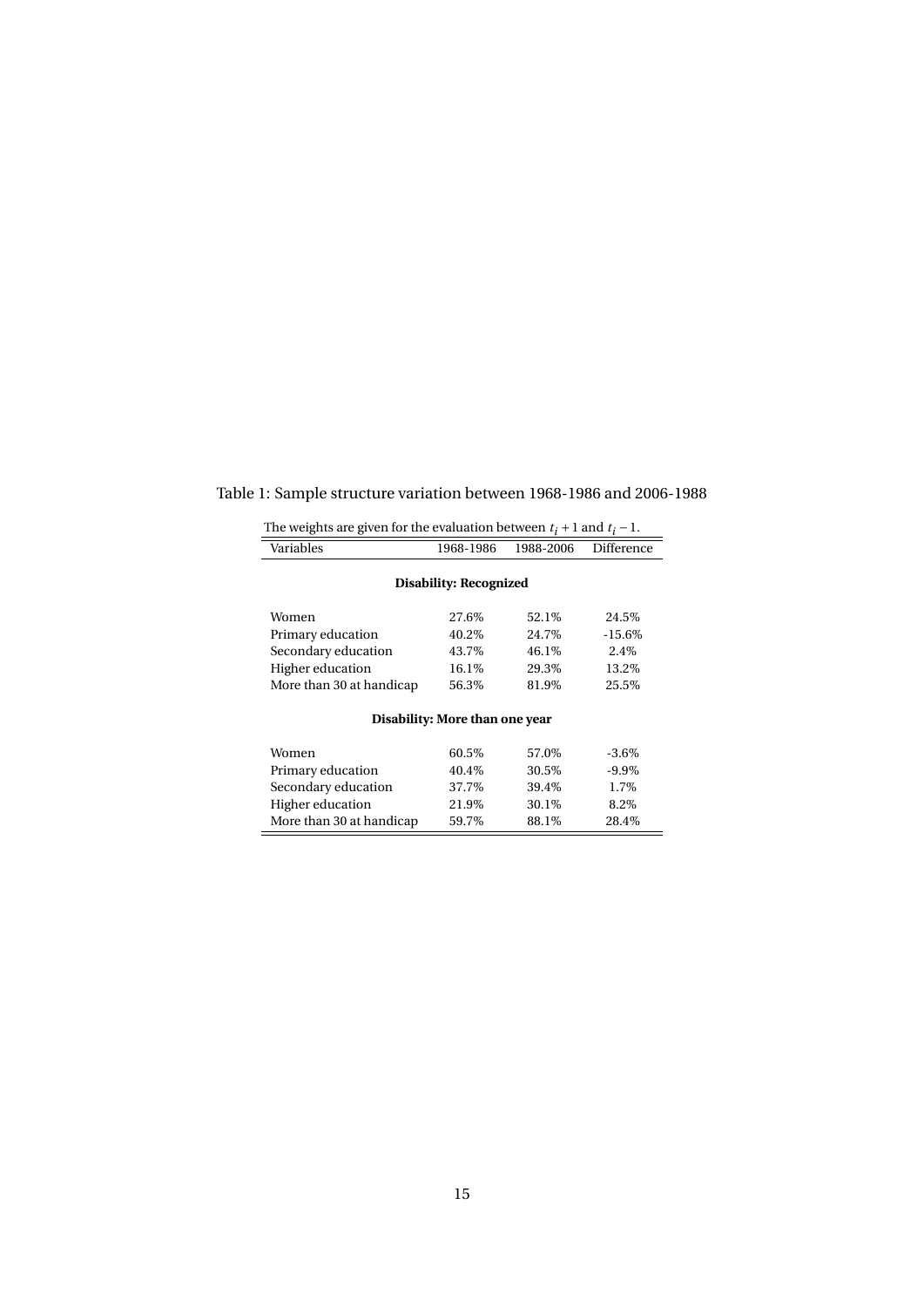| j                   |
|---------------------|
|                     |
| $\frac{1}{\zeta}$   |
| l                   |
|                     |
|                     |
| l<br>י<br>י         |
|                     |
|                     |
| ĭ<br>$\overline{1}$ |

| ł                                                                    |   |
|----------------------------------------------------------------------|---|
| ļ                                                                    |   |
|                                                                      |   |
|                                                                      |   |
| $\frac{1}{2}$                                                        |   |
|                                                                      |   |
|                                                                      |   |
|                                                                      |   |
|                                                                      |   |
|                                                                      |   |
| ¢<br>j                                                               |   |
|                                                                      |   |
|                                                                      |   |
| ţ                                                                    |   |
| j                                                                    |   |
|                                                                      |   |
|                                                                      |   |
|                                                                      |   |
|                                                                      |   |
| j                                                                    |   |
|                                                                      |   |
| ı                                                                    |   |
|                                                                      |   |
|                                                                      |   |
| j                                                                    |   |
| i<br>¢                                                               |   |
| l<br>l                                                               |   |
|                                                                      |   |
| i                                                                    |   |
| l                                                                    |   |
|                                                                      |   |
|                                                                      |   |
|                                                                      |   |
|                                                                      |   |
| $\overline{\phantom{a}}$                                             |   |
|                                                                      |   |
|                                                                      |   |
|                                                                      |   |
|                                                                      |   |
|                                                                      |   |
|                                                                      |   |
|                                                                      |   |
| ֺ֚                                                                   |   |
|                                                                      |   |
| l                                                                    |   |
| ֧֧֦֧ׅ֧ׅ֧ׅ֧֧ׅ֧ׅ֧֧֛֧֛֧֛֧֛֛֛֛֛֛֧֦֧֚֚֚֚֚֚֚֚֚֚֚֚֚֚֚֚֚֚֚֚֝֜֓֜֜֝֬֜֓֜֓֜֓֜֓֓֜ |   |
|                                                                      |   |
| į<br>i                                                               |   |
| i                                                                    |   |
|                                                                      |   |
|                                                                      |   |
|                                                                      |   |
| $\overline{a}$<br>j                                                  |   |
| ť                                                                    |   |
| i                                                                    |   |
| $\overline{\phantom{a}}$<br>i<br>;                                   |   |
| $\overline{ }$<br>¢<br>ì                                             |   |
| i<br>S                                                               |   |
|                                                                      |   |
| ١                                                                    |   |
|                                                                      |   |
|                                                                      |   |
| l                                                                    |   |
|                                                                      |   |
|                                                                      |   |
|                                                                      |   |
|                                                                      |   |
|                                                                      |   |
|                                                                      |   |
|                                                                      |   |
|                                                                      | ļ |
| i                                                                    |   |
|                                                                      |   |
| 1                                                                    |   |
|                                                                      |   |
|                                                                      |   |

<span id="page-15-0"></span>

| significant at 10%. |                                                                                                                                                                                                                                            |                       |                        |                                                                                                                                              |                       |                    |                     |                       |                                     |                       |                       |                             |                       |
|---------------------|--------------------------------------------------------------------------------------------------------------------------------------------------------------------------------------------------------------------------------------------|-----------------------|------------------------|----------------------------------------------------------------------------------------------------------------------------------------------|-----------------------|--------------------|---------------------|-----------------------|-------------------------------------|-----------------------|-----------------------|-----------------------------|-----------------------|
|                     |                                                                                                                                                                                                                                            |                       | lithout matching<br> ≶ |                                                                                                                                              |                       |                    | With matching       |                       |                                     |                       |                       | With matching and weighting |                       |
| Years after         | Variable                                                                                                                                                                                                                                   | Difference            | Difference             | Difference                                                                                                                                   |                       | $\hat{\gamma}(1)$  |                     | $\hat{Y}(0)$          | $\hat{\gamma}(1) - \hat{\gamma}(0)$ | $\hat{\delta}$ (0)    | $\hat{\rho}(0)$       | $\delta(1)$                 | $\hat{\rho}(1)$       |
| disability          |                                                                                                                                                                                                                                            | Before                | After                  | in differences                                                                                                                               | $\bar{d}_{i,t_{i}-1}$ | Before             | $\bar{d}_{i,t_i-1}$ | After                 | Difference                          | Structure             | Reform                | Structure                   | Reform                |
| $t_i+1$             | Number of treated                                                                                                                                                                                                                          | 89                    | 229                    |                                                                                                                                              |                       | 52                 |                     | 215                   |                                     |                       |                       |                             |                       |
|                     | Employment                                                                                                                                                                                                                                 | $-0.127$ <sup>*</sup> | $-0.245*$              | $-0.118*$                                                                                                                                    | 0.885                 | $-0.133*$          | 0.865               | $-0.225$ <sup>*</sup> | $0.092^+$                           | 0.022                 | $-0.114$              | 0.008                       | $-0.100$              |
|                     | Std error                                                                                                                                                                                                                                  | 0.042                 | 0.030                  | 0.052                                                                                                                                        |                       | 0.043              |                     | 0.031                 | 0.053                               | 0.048                 | 0.073                 | 0.031                       | 0.061                 |
|                     | Private                                                                                                                                                                                                                                    | $-0.150*$             | $-0.218$ <sup>*</sup>  | $-0.069$                                                                                                                                     | 0.724                 | $-0.134*$          | 0.721               | $-0.205$ <sup>*</sup> | $-0.071$                            | 0.032                 | $-0.103$              | 0.015                       | $-0.086$              |
|                     | Std error                                                                                                                                                                                                                                  | 0.044                 | 0.030                  | 0.054                                                                                                                                        |                       | 0.046              |                     | 0.030                 | 0.055                               | 0.047                 | 0.075                 | 0.034                       | 0.059                 |
|                     | Public                                                                                                                                                                                                                                     | 0.022                 | $-0.027*$              | $-0.049*$                                                                                                                                    | 0.161                 | 0.001              | 0.144               | $-0.020^{\dagger}$    | $-0.021$                            | $-0.010$              | $-0.011$              | $-0.007$                    | $-0.014$              |
|                     | Std error                                                                                                                                                                                                                                  | 0.018                 | 0.012                  | 0.022                                                                                                                                        |                       | 0.025              |                     | 0.012                 | 0.028                               | 0.008                 | 0.029                 | 0.018                       | 0.017                 |
| $t_i + 2$           | Number of treated                                                                                                                                                                                                                          | 84                    | 220                    |                                                                                                                                              |                       | 82                 |                     | 207                   |                                     |                       |                       |                             |                       |
|                     | Employment                                                                                                                                                                                                                                 | $-0.123*$             | $-0.292*$              | $-0.169*$                                                                                                                                    | 0.890                 | $-0.123*$          | 0.865               | $-0.272*$             | $0.148$ <sup>*</sup>                | $-0.017$              | $0.131^{\dagger}$     | 0.028                       | $-0.176*$             |
|                     | Std error                                                                                                                                                                                                                                  | 0.043                 | 0.032                  | 0.054                                                                                                                                        |                       | 0.043              |                     | 0.034                 | 0.055                               | 0.050                 | 0.075                 | 0.028                       | 0.060                 |
|                     | Private                                                                                                                                                                                                                                    | $-0.155*$             | $-0.256*$              | $-0.101^{\dagger}$                                                                                                                           | 0.720                 | $-0.137*$          | 0.720               | $0.240*$              | $-0.102^+$                          | 0.008                 | $-0.110$              | 0.037                       | $-0.139*$             |
|                     | Std error                                                                                                                                                                                                                                  | 0.047                 | 0.032                  | 0.057                                                                                                                                        |                       | 0.049              |                     | 0.033                 | 0.059                               | 0.050                 | 0.079                 | 0.033                       | 0.059                 |
|                     | Public                                                                                                                                                                                                                                     | 0.032                 | $-0.036*$              | $-0.068$ <sup>*</sup>                                                                                                                        | 0.170                 | 0.014              | 0.145               | $0.032*$              | $-0.046$                            | $-0.026$ <sup>*</sup> | $-0.021$              | $-0.009$                    | $-0.037^{\dagger}$    |
|                     | Std error                                                                                                                                                                                                                                  | 0.023                 | 0.016                  | 0.028                                                                                                                                        |                       | 0.029              |                     | 0.015                 | 0.033                               | 0.012                 | 0.035                 | 0.021                       | 0.019                 |
| 3<br>$t_i$ +        | Number of treated                                                                                                                                                                                                                          | 73                    | 209                    |                                                                                                                                              |                       | $\mathbf{z}$       |                     | 196                   |                                     |                       |                       |                             |                       |
|                     | Employment                                                                                                                                                                                                                                 | $-0.087$ <sup>†</sup> | $0.334*$               | $-0.247*$                                                                                                                                    | 0.873                 | $-0.109*$          | 0.867               | $-0.318*$             | $0.208*$                            | $-0.012$              | $-0.196$ <sup>*</sup> | 0.001                       | $-0.209*$             |
|                     | Std error                                                                                                                                                                                                                                  | 0.052                 | 0.036                  | 0.063                                                                                                                                        |                       | 0.049              |                     | 0.035                 | 0.060                               | 0.058                 | 0.084                 | 0.038                       | 0.078                 |
|                     | Private                                                                                                                                                                                                                                    | $-0.121$ <sup>*</sup> | $-0.296*$              | $-0.175*$                                                                                                                                    | 0.704                 | $-0.126*$          | 0.724               | $-0.286*$             | $0.160*$                            | 0.014                 | $-0.174*$             | 0.008                       | $-0.168$ <sup>*</sup> |
|                     | Std error                                                                                                                                                                                                                                  | 0.055                 | 0.036                  | 0.065                                                                                                                                        |                       | 0.054              |                     | 0.034                 | 0.064                               | 0.058                 | 0.087                 | 0.041                       | 0.068                 |
|                     | Public                                                                                                                                                                                                                                     | 0.035                 | $0.037*$               | $-0.072$ <sup>†</sup>                                                                                                                        | 0.169                 | 0.017              | 0.143               | $-0.031^{\dagger}$    | $-0.048$                            | $-0.026*$             | $-0.022$              | $-0.007$                    | $-0.041$              |
|                     | Std error                                                                                                                                                                                                                                  | 0.032                 | 0.018                  | 0.037                                                                                                                                        |                       | 0.039              |                     | 0.017                 | 0.043                               | 0.012                 | 0.044                 | 0.030                       | 0.044                 |
| $t_i + 4$           | Number of treated                                                                                                                                                                                                                          | 66                    | 199                    |                                                                                                                                              |                       | 59                 |                     | 187                   |                                     |                       |                       |                             |                       |
|                     | Employment                                                                                                                                                                                                                                 | $-0.065$              | $0.353*$               | $-0.288*$                                                                                                                                    | 0.877                 | $-0.099*$          | 0.871               | $-0.336*$             | $0.237*$                            | $-0.009$              | $-0.228$ <sup>*</sup> | $-0.011$                    | $-0.226$ <sup>*</sup> |
|                     | Std error                                                                                                                                                                                                                                  | 0.055                 | 0.035                  | 0.065                                                                                                                                        |                       | 0.049              |                     | 0.035                 | 0.060                               | 0.056                 | 0.082                 | 0.042                       | 0.079                 |
|                     | Private                                                                                                                                                                                                                                    | $-0.087$              | $-0.310*$              | $-0.223*$                                                                                                                                    | 0.708                 | $-0.103^{\dagger}$ | 0.727               | $-0.299*$             | $0.196*$                            | 0.013                 | $-0.209*$             | $-0.017$                    | $-0.179*$             |
|                     | Std error                                                                                                                                                                                                                                  | 0.061                 | 0.034                  | 0.070                                                                                                                                        |                       | 0.058              |                     | 0.034                 | 0.068                               | 0.056                 | 0.089                 | 0.048                       | 0.071                 |
|                     | Public                                                                                                                                                                                                                                     | 0.022                 | $0.043*$               | $-0.064$                                                                                                                                     | 0.169                 | 0.004              | 0.144               | $0.038$ <sup>*</sup>  | $-0.041$                            | $-0.022^{\dagger}$    | $-0.019$              | 0.006                       | $-0.047$              |
|                     | Std error                                                                                                                                                                                                                                  | 0.039                 | 0.020                  | 0.044                                                                                                                                        |                       | 0.046              |                     | 0.017                 | 0.049                               | 0.013                 | 0.050                 | 0.033                       | 0.047                 |
| $t_i + 5$           | Number of treated                                                                                                                                                                                                                          | 56                    | 187                    |                                                                                                                                              |                       | ပြ                 |                     | 174                   |                                     |                       |                       |                             |                       |
|                     | Employment                                                                                                                                                                                                                                 | $-0.058$              | $-0.338*$              | $-0.280*$                                                                                                                                    | 0.891                 | $-0.092^\dagger$   | 0.874               | $-0.312*$             | $0.220*$                            | $-0.029*$             | $-0.192*$             | $-0.004$                    | $-0.217*$             |
|                     | Std error                                                                                                                                                                                                                                  | 0.059                 | 0.038                  | 0.070                                                                                                                                        |                       | 0.050              |                     | 0.034                 | 0.061                               | 0.056                 | 0.082                 | 0.047                       | 0.087                 |
|                     | Private                                                                                                                                                                                                                                    | $-0.084$              | $0.299*$               | $-0.215*$                                                                                                                                    | 0.709                 | $-0.092$           | 0.718               | $-0.279*$             | $0.187*$                            | $-0.001$              | $-0.186*$             | $-0.015$                    | $-0.172*$             |
|                     | Std error                                                                                                                                                                                                                                  | 0.065                 | 0.036                  | 0.074                                                                                                                                        |                       | 0.065              |                     | 0.033                 | 0.073                               | 0.056                 | 0.092                 | 0.055                       | 0.073                 |
|                     | Public                                                                                                                                                                                                                                     | 0.026                 | $0.039^{\dagger}$      | $-0.065$                                                                                                                                     | 0.182                 | 0.001              | 0.155               | $-0.033^{\dagger}$    | $-0.033$                            | $-0.028^{\dagger}$    | $-0.006$              | 0.012                       | $-0.045$              |
|                     | Std error                                                                                                                                                                                                                                  | 0.046                 | 0.021                  | 0.051                                                                                                                                        |                       | 0.055              |                     | 0.019                 | 0.058                               | 0.015                 | 0.060                 | 0.042                       | 0.059                 |
|                     | Reading example. Consider the evaluation of the effect of a disability two years after its appearance $(t_i + 2$ panel). In the before-reform sample, there are 84 treated. The DiD estimator                                              |                       |                        |                                                                                                                                              |                       |                    |                     |                       |                                     |                       |                       |                             |                       |
|                     | of the disability effect is -12.3% on the employment rate. After the reform, there are 220 treated. The DiD estimator of the disability effect is -29.2% on the employment rate. The DiD                                                   |                       |                        |                                                                                                                                              |                       |                    |                     |                       |                                     |                       |                       |                             |                       |
|                     | estimation of the reform is a reduction of $29.2\%$ – $16.9\%$ of the employment rate. Now, consider matching estimators. 82 treated in 84 can be matched in the before-reform sample                                                      |                       |                        |                                                                                                                                              |                       |                    |                     |                       |                                     |                       |                       |                             |                       |
|                     | (97.6% matching rate). Their employment rate one year before the disability $(\dot{d}_{i,\,l_{i}-1})$ is 89%. The reform reduces it by 12.3% so that it reaches 76.7% two years after the disability. After the                            |                       |                        |                                                                                                                                              |                       |                    |                     |                       |                                     |                       |                       |                             |                       |
|                     | matching estimation, the reform reduced the disabled employment rate by 14.8%. This latter figure can be decomposed in two ways. For a population with the same characteristics as the<br>reform, the employment rate of the 207 matchable |                       |                        | disabled was equal to 86.5% one year before the disability. The effect of the disability is to reduce it by 27.2%. According to the DiD with |                       |                    |                     |                       |                                     |                       |                       |                             |                       |
|                     | pre-reform disabled, -1.7% can be attributed to the                                                                                                                                                                                        |                       |                        | variation of the disabled characteristics over time and -13.1% to the reform (significant at 10%). If we consider the characteristics of the |                       |                    |                     |                       |                                     |                       |                       |                             |                       |
|                     | post reform disabled, we can attribute +2.8% to the characteristics variation and -17.6% to the reform (significant at 5%).                                                                                                                |                       |                        |                                                                                                                                              |                       |                    |                     |                       |                                     |                       |                       |                             |                       |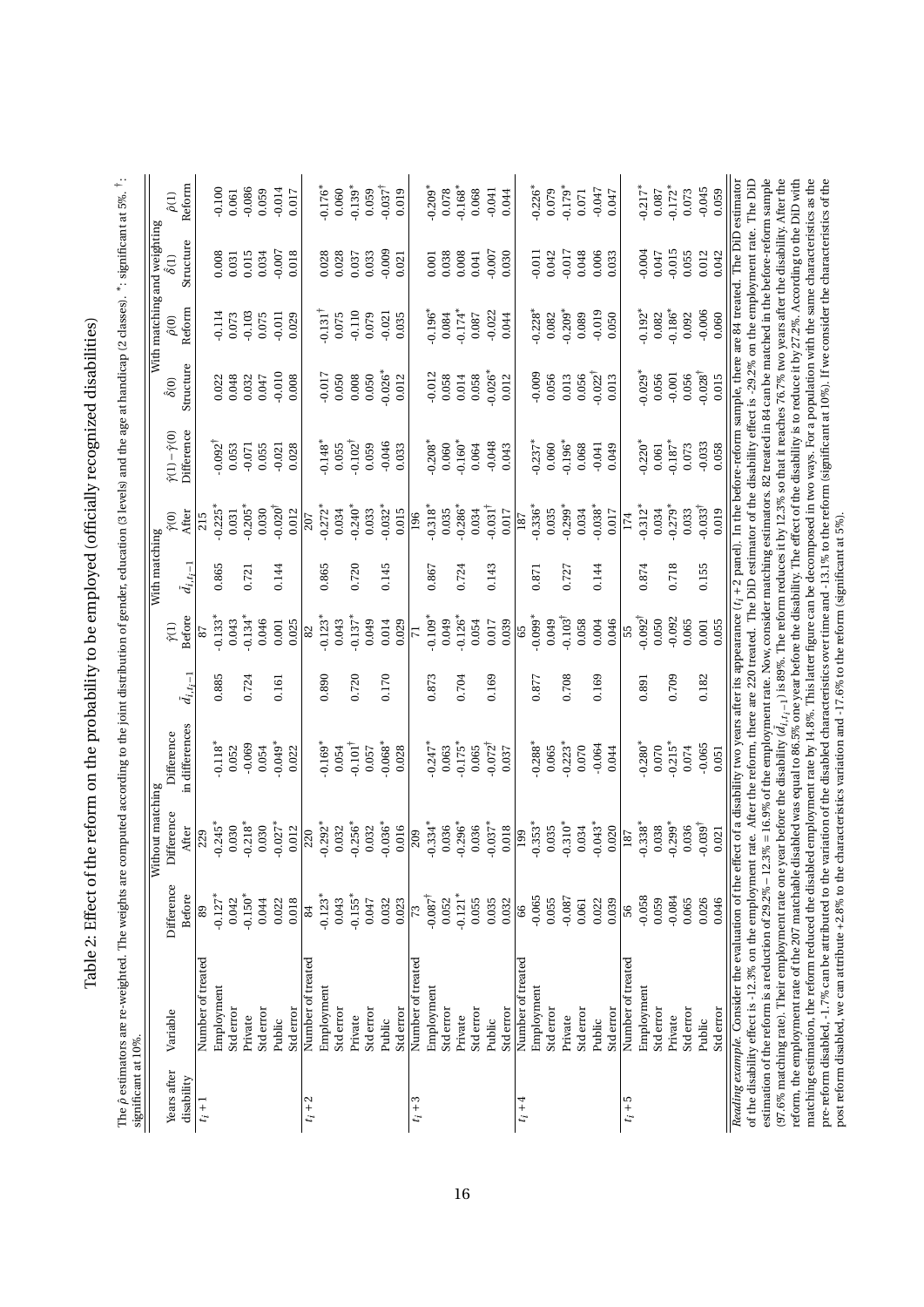

Figure 1: Disability year, by period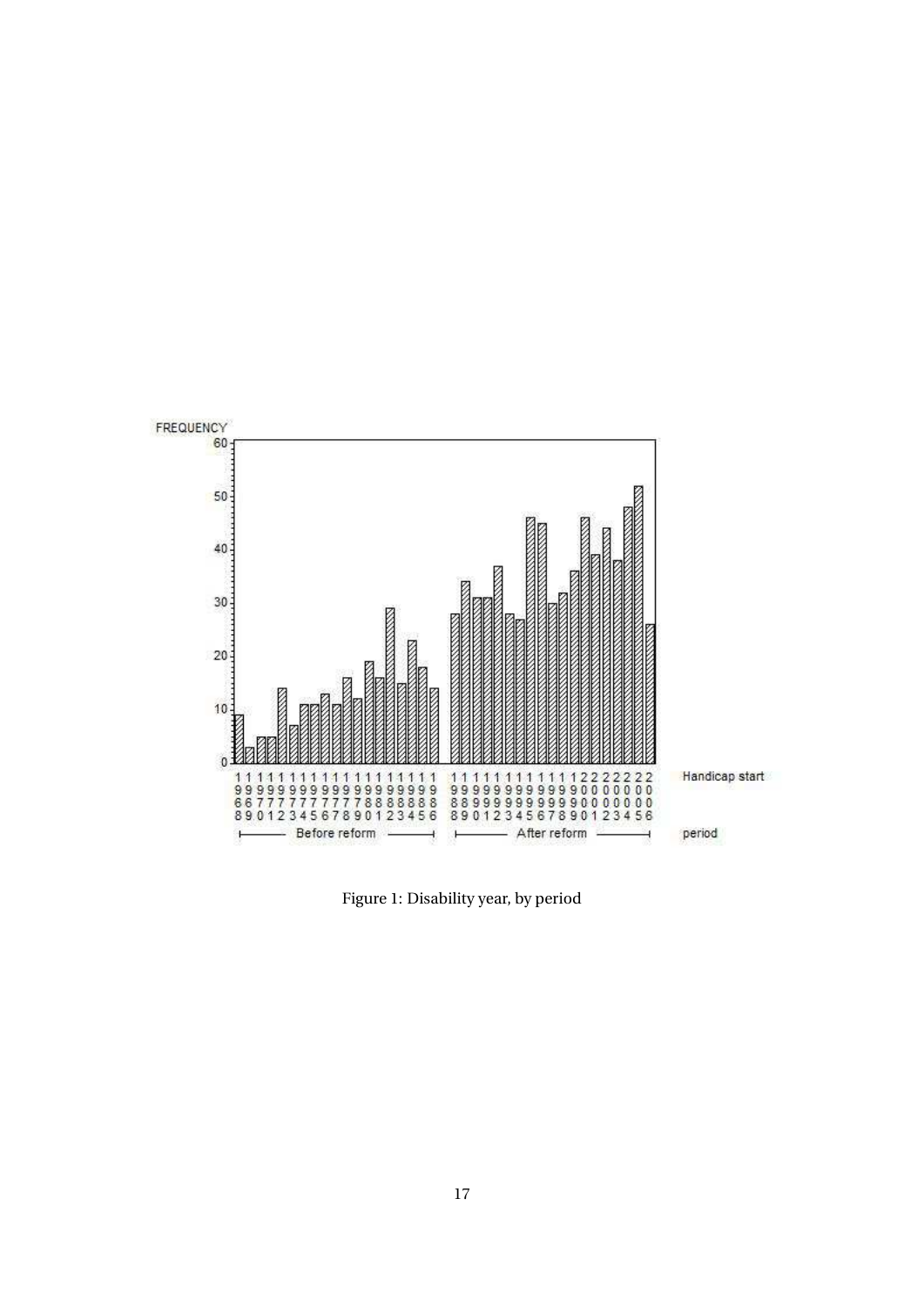

Figure 2: Disability length, by period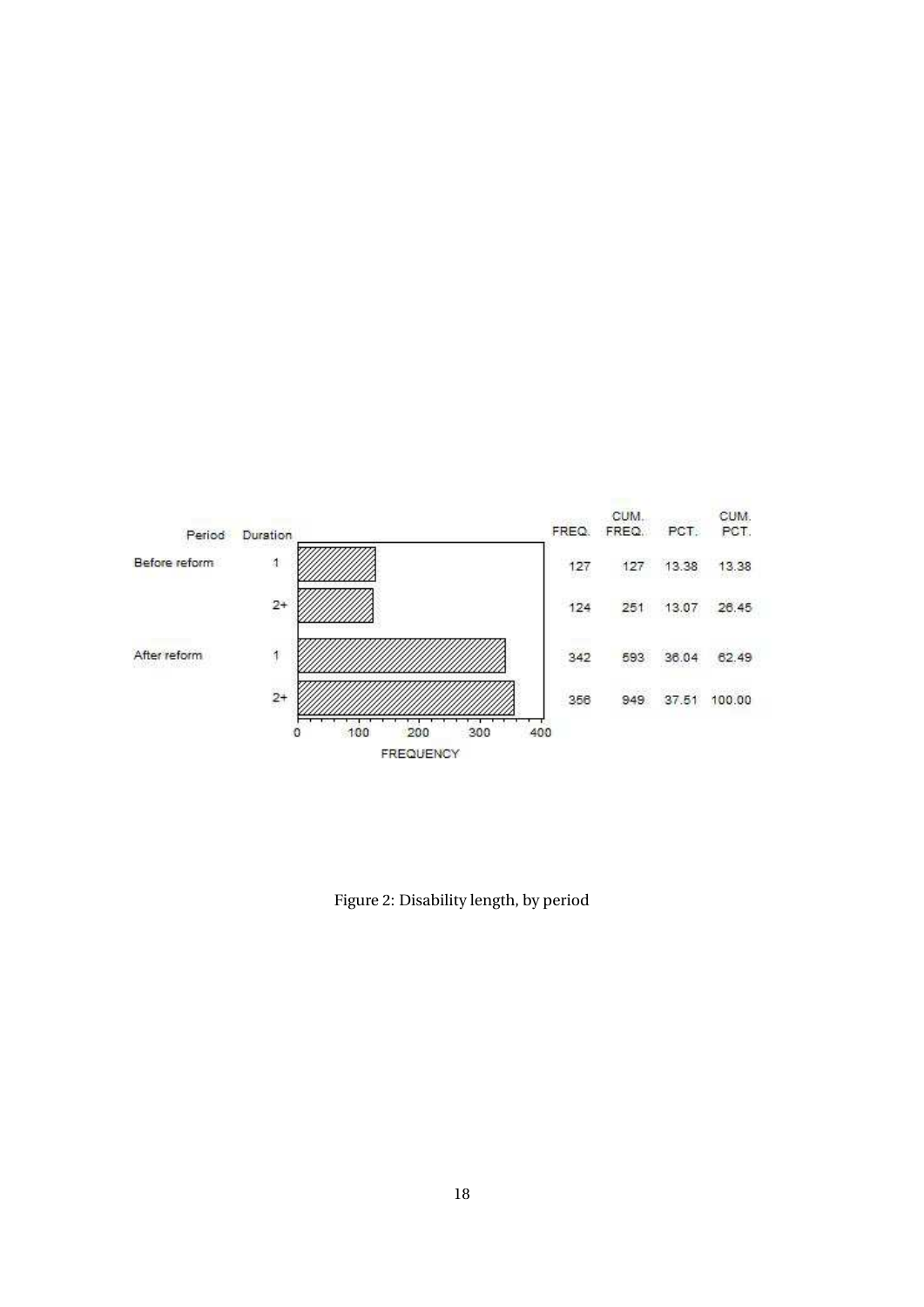

Figure 3: Employment rate Before-After analysis, by period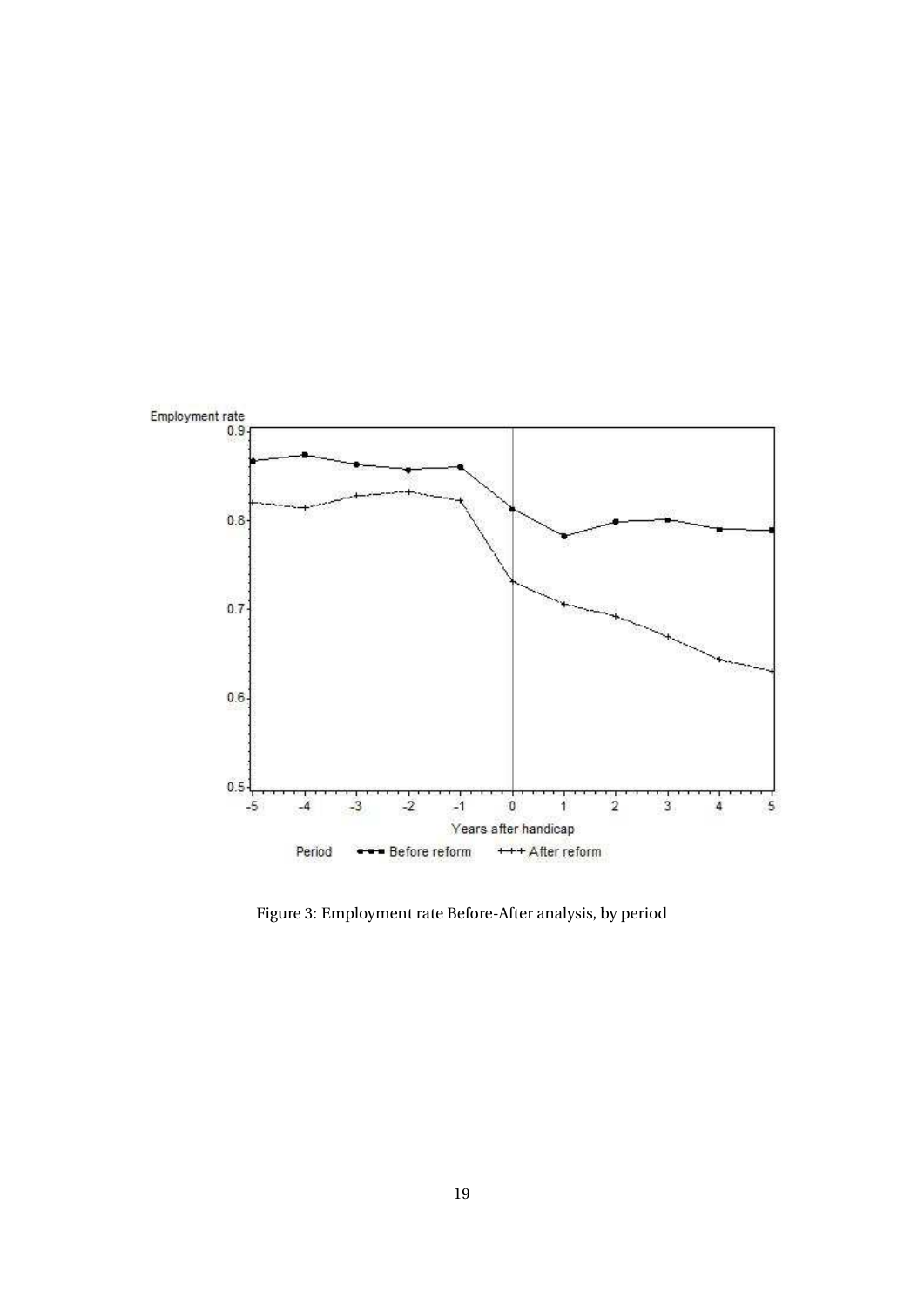# **A Additionnal estimations**